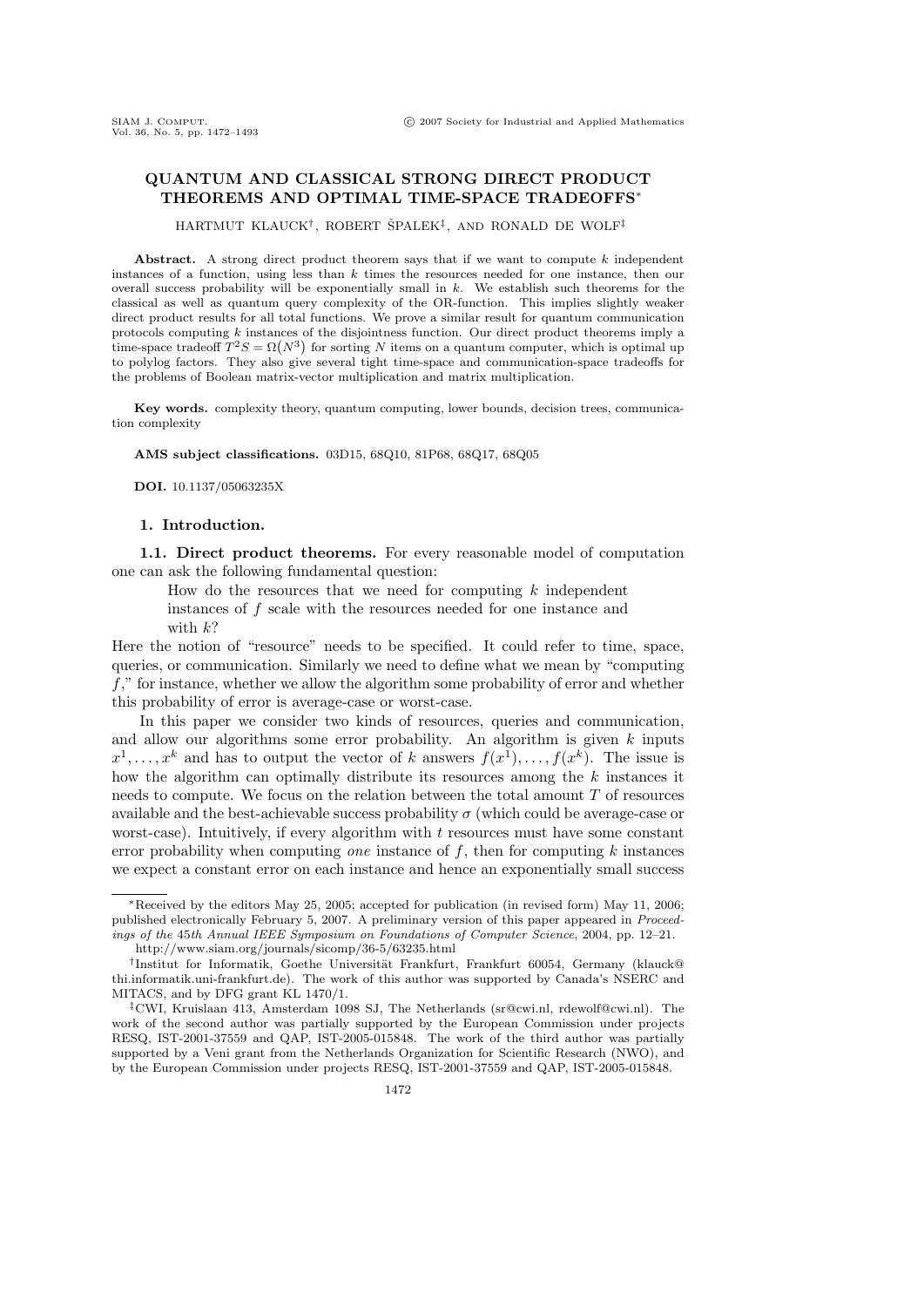probability for the k-vector as a whole. Such a statement is known as a weak direct product theorem:

If  $T \approx t$ , then  $\sigma = 2^{-\Omega(k)}$ .

Here " $T \approx t$ " informally means that T is not much smaller than t. However, even if we give our algorithm roughly  $kt$  resources, on average it still has only  $t$  resources available per instance. So even here we expect a constant error per instance and an exponentially small success probability overall. Such a statement is known as a strong direct product theorem:

If  $T \approx kt$ , then  $\sigma = 2^{-\Omega(k)}$ .

Strong direct product theorems (SDPTs), though intuitively very plausible, are generally hard to prove and sometimes not even true. Shaltiel [Sha01] exhibits a general class of examples where SDPTs fail. This applies, for instance, to query complexity, communication complexity, and circuit complexity. In his examples, success probability is taken under the uniform probability distribution on inputs. The function is chosen such that for most inputs, most of the  $k$  instances can be computed quickly and without any error probability. This leaves enough resources to solve the few hard instances with high success probability. Hence for his functions, with  $T \approx tk$ , one can achieve average success probability close to 1.

Accordingly, we can establish direct product theorems only in special cases. Examples are the SDPT for "decision forests" by Nisan, Rudich, and Saks [NRS94], the direct product theorem for "forests" of communication protocols by Parnafes, Raz, and Wigderson [PRW97], and Shaltiel's SDPT for "fair" decision trees and his discrepancy bound for communication complexity [Sha01]. Shaltiel's result for discrepancy was recently strengthened to an SDPT for the "corruption" measure under product distributions on the inputs by Beame et al. [BPSW05]. There also has been recent progress on the related issue of direct sum results; see, e.g., [CSWY01, BJKS02b, BJKS02a] and the references therein. A direct sum theorem states that computing k instances with overall error  $\varepsilon$  requires roughly k times as many resources as computing one instance with error  $\varepsilon$ . Clearly, SDPTs always imply direct sum results, since they state the same resource lower bounds even for algorithms whose overall error is allowed to be exponentially close to 1, rather than at most  $\varepsilon$ .

In the quantum case, much less work has been done. Aaronson [Aar04, Theorem 10] established a direct product result for the unordered search problem that lies between the weak and the strong theorems: Every T-query quantum algorithm for searching k marked items among  $N = kn$  input bits will have success probability  $\sigma \leq O(T^2/N)^k$ . In particular, if  $T \ll$ √  $N =$  $\sqrt{kn}$ , then  $\sigma = 2^{-\Omega(k)}$ .

Our main contributions in this paper are SDPTs for the OR-function in various settings. First consider the case of classical randomized algorithms. Let  $OR_n$  denote the *n*-bit OR-function, and let  $f^{(k)}$  denote k independent instances of a function f. Any randomized algorithm with fewer than, say,  $n/2$  queries will have a constant error probability when computing  $OR_n$ . Hence we expect an exponentially small success probability when computing  $OR_n^{(k)}$  using  $\ll kn$  queries. We prove the following in section 3:

SDPT for classical query complexity. Every randomized algorithm that computes  $OR_n^{(k)}$  using  $T \leq \alpha k n$  queries has worst-case success probability  $\sigma = 2^{-\Omega(k)}$  (for  $\alpha > 0$  a sufficiently small constant).

For simplicity we have stated this result with  $\sigma$  being *worst-case* success probability, but the statement is also valid for the average success probability under a hard k-fold product distribution that is implicit in our proof.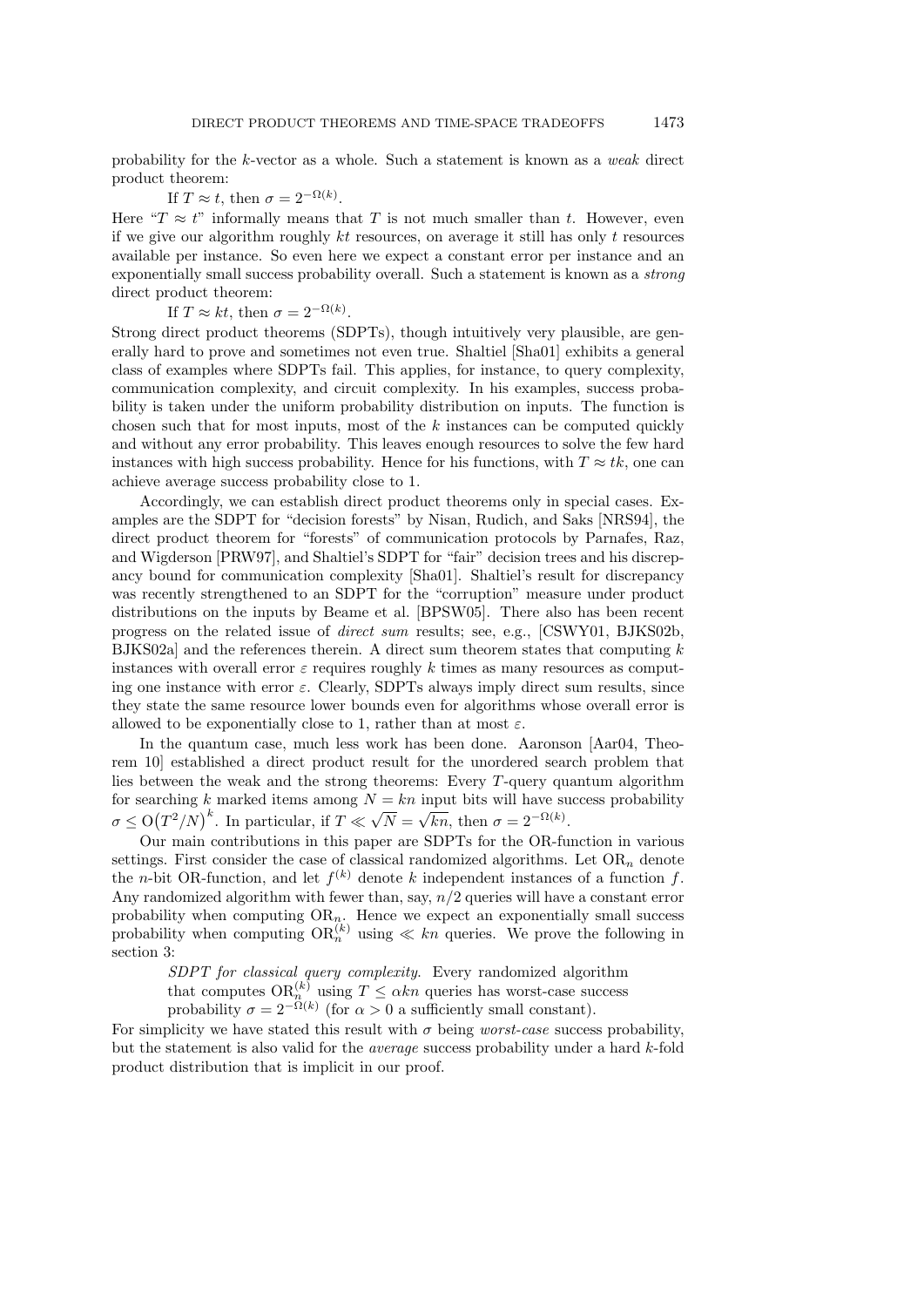# 1474 HARTMUT KLAUCK, ROBERT ŠPALEK, AND RONALD DE WOLF

This statement for OR actually implies a somewhat weaker strong product theorem for all total functions f, via the notion of block sensitivity bs(f). Using techniques of Nisan and Szegedy [NS94], we can embed  $OR_{bs(f)}$  in f (with the promise that the weight of the OR's input is 0 or 1), while on the other hand we know that the classical bounded-error query complexity  $R_2(f)$  is upper bounded by  $bs(f)^3$  [BBC<sup>+</sup>01]. This implies the following:

Every randomized algorithm that computes  $f^{(k)}$  using  $T \leq \alpha k R_2(f)^{1/3}$ queries has worst-case success probability  $\sigma = 2^{-\Omega(k)}$  (for  $\alpha > 0$  a sufficiently small constant).

This theorem falls short of being a true SDPT in having  $R_2^{1/3}(f)$  instead of  $R_2(f)$  in the resource bound. However, the other two main aspects of an SDPT remain valid: the linear dependence of the resources on  $k$  and the exponential decay of the success probability.

Next we turn our attention to quantum algorithms. Buhrman et al. [BNRW05] actually proved that roughly  $k$  times the resources for one instance suffices to compute  $f^{(k)}$  with success probability *close to* 1 rather than exponentially small:  $Q_2(f^{(k)}) =$  $O(kQ_2(f))$ , where  $Q_2(f)$  denotes the quantum bounded-error query complexity of f (such a result is not known to hold in the classical world). For instance,  $Q_2(OR_n) =$ (such a result is not known to note in the classical world). For instance,  $Q_2(\mathcal{O}\mathcal{R}_n) = \Theta(\sqrt{n})$  by Grover's search algorithm; thus  $O(k\sqrt{n})$  quantum queries suffice to compute  $OR_n^{(k)}$  with high success probability. In section 4 we show that if we make the number of queries slightly smaller, the best-achievable success probability suddenly becomes exponentially small:

SDPT for quantum query complexity. Every quantum algorithm that SDF 1 for quantum query complexity. Every quantum algorithm that computes  $OR_n^{(k)}$  using  $T \leq \alpha k \sqrt{n}$  queries has worst-case success probability  $\sigma = 2^{-\Omega(k)}$  (for  $\alpha > 0$  a sufficiently small constant).

Our proof uses the polynomial method [BBC<sup>+</sup>01] and is completely different from the classical proof. The polynomial method was also used by Aaronson [Aar04] in his proof of a weaker quantum direct product theorem for the search problem, mentioned above. Our proof takes its starting point from his proof, analyzing the degree of a single-variate polynomial that is 0 on  $\{0, \ldots, k-1\}$ , at least  $\sigma$  on k, and between 0 and 1 on  $\{0, \ldots, kn\}$ . The difference between his proof and ours is that we partially factor this polynomial, which gives us some nice extra properties over Aaronson's approach of differentiating the polynomial, and that we use a strong result of Coppersmith and Rivlin [CR92]. In both cases (different) extremal properties of Chebyshev polynomials finish the proofs.

Again, using block sensitivity we can obtain a weaker result for all total functions: Every quantum algorithm that computes  $f^{(k)}$  using  $T \leq \alpha k Q_2(f)^{1/6}$ queries has worst-case success probability  $\sigma = 2^{-\Omega(k)}$ .

The third and last setting where we establish an SDPT is quantum communication complexity. Suppose Alice has an n-bit input x and Bob has an n-bit input y. These x and y represent sets, and  $DISJ_n(x, y) = 1$  if and only if those sets are disjoint. Note that  $DISJ_n$  is the negation of  $OR_n(x \wedge y)$ , where  $x \wedge y$  is the n-bit string obtained by bitwise AND-ing x and y. In many ways,  $DISJ_n$  has the same central role in communication complexity as  $OR_n$  has in query complexity. In particular, it is "co-NP complete" [BFS86]. The communication complexity of  $DISJ_n$  has been well studied: It takes  $\Theta(n)$  bits of communication in the classical world [KS92, Raz92] and studied: it takes  $\Theta(n)$  bits of communication in the classical world [KS92, Kaz92] and  $\Theta(\sqrt{n})$  in the quantum world [BCW98, HW02, AA03, Raz03]. For the case where Alice and Bob want to compute  $k$  instances of disjointness, we establish the following SDPT in section 5: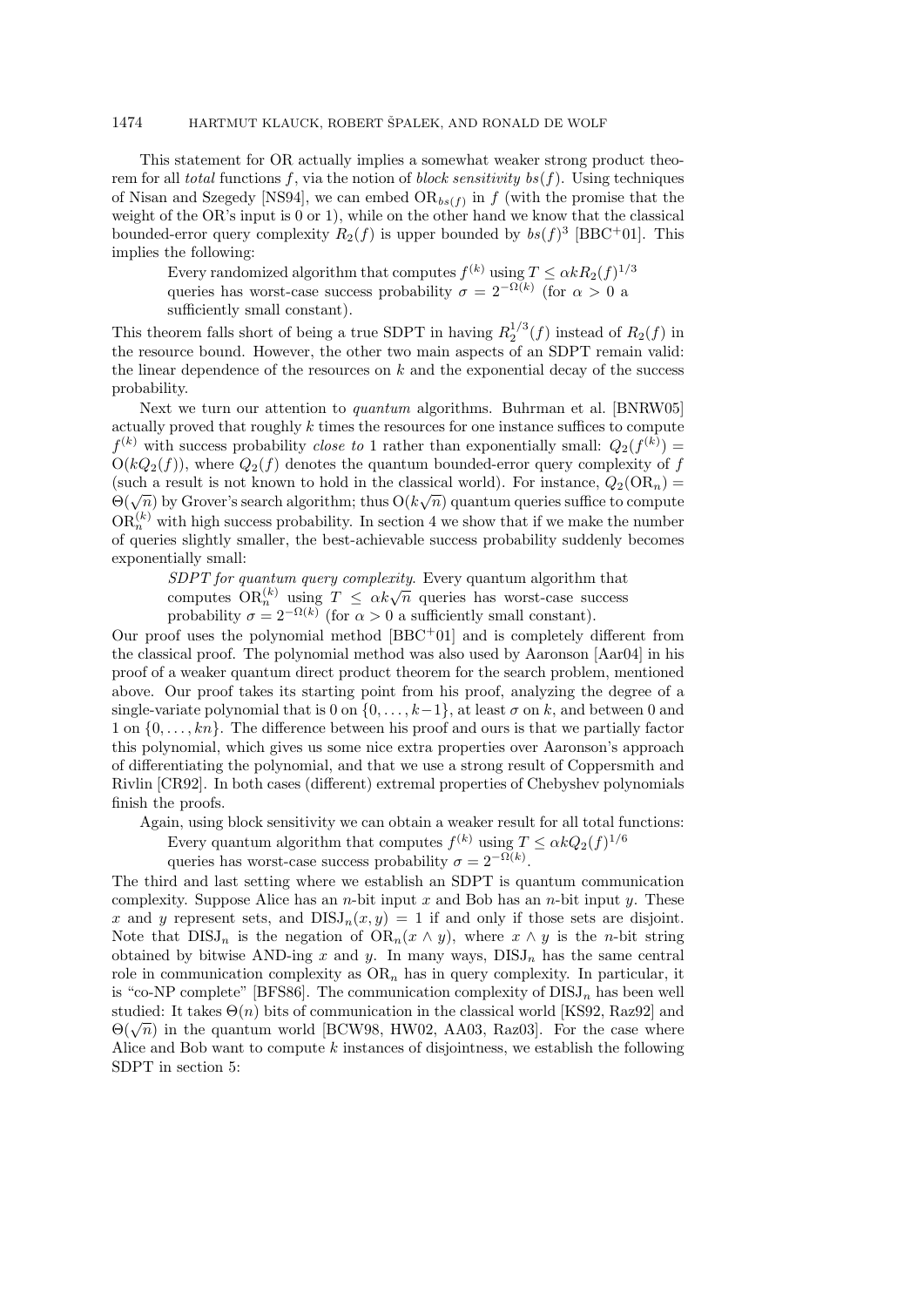SDPT for quantum communication complexity. Every quantum pro- $SDF1$  for quantum communication complexity. Every quantum pro-<br>tocol that computes  $DISJ_n^{(k)}$  using  $T \leq \alpha k \sqrt{n}$  qubits of communication has worst-case success probability  $\sigma = 2^{-\Omega(k)}$  (for  $\alpha > 0$  a sufficiently small constant).

Our proof uses Razborov's lower bound technique [Raz03] to translate the quantum protocol to a polynomial, at which point the polynomial results established for the quantum query SDPT take over. We can obtain similar results for other symmetric predicates. The same bound was obtained independently by Beame et al. [BPSW05, Corollary 9] for classical protocols under a specific input distribution, as a corollary of their SDPT for corruption.<sup>1</sup> We conjecture that the optimal result in the classical or their SDF I for corruption. We conjecture that the optimal result in the classic case has a communication bound of  $\alpha k n$  rather than  $\alpha k \sqrt{n}$ , but cannot prove this.

One may also consider algorithms that compute the *parity* of the  $k$  outcomes instead of the vector of  $k$  outcomes. This issue has been well studied, particularly in circuit complexity, and generally goes under the name of *XOR lemmas* [Yao82, GNW95]. In this paper we focus mostly on the vector version but can prove similar strong bounds for the parity version. In particular, we state a classical strong XOR lemma in section 3.3 and can get similar strong XOR lemmas for the quantum case using the technique of Cleve et al. [CDNT98, section 3]. They show how the ability to compute the parity of any subset of k bits with probability  $1/2 + \varepsilon$  suffices to compute the full k-vector with probability  $4\varepsilon^2$ . Hence our strong quantum direct product theorems imply strong quantum XOR lemmas.

1.2. Time-space and communication-space tradeoffs. Apart from answering a fundamental question about the computational models of (quantum) query complexity and communication complexity, our direct product theorems also imply a number of new and optimal time-space tradeoffs.

First, we consider the tradeoff between the time  $T$  and space  $S$  that a quantum circuit needs for *sorting* N numbers. Classically, it is well known that  $TS = \Omega(N^2)$ and that this tradeoff is achievable [Bea91]. In the quantum case, Klauck [Kla03] constructed a bounded-error quantum algorithm that runs in time  $T = O((N \log N)^{3/2})$ S for all  $(\log N)^3 \le S \le N/\log N$ . He also claimed a lower bound  $TS = \Omega(N^{3/2}),$ which would be close to optimal for small  $S$  but not for large  $S$ . Unfortunately there is an error in the proof presented in [Kla03] (Lemma 5 appears to be wrong). Here we use our SDPT to prove the tradeoff  $T^2S = \Omega(N^3)$ . This is tight up to polylogarithmic factors.

Secondly, we consider time-space and communication-space tradeoffs for the problems of Boolean matrix-vector product and Boolean matrix product. In the first problem there are an  $N \times N$  matrix A and a vector b of dimension N, and the goal is to compute the vector  $c = Ab$ , where  $c_i = \vee_{j=1}^{N} (A[i,j] \wedge b_j)$ . In the setting of timespace tradeoffs, the matrix  $A$  is fixed and the input is the vector  $b$ . In the problem of matrix multiplication, two matrices have to be multiplied with the same type of Boolean product, and both are inputs.

Time-space tradeoffs for Boolean matrix-vector multiplication have been analyzed in an average-case scenario by Abrahamson [Abr90], whose results give a worst-case lower bound of  $TS = \Omega(N^{3/2})$  for classical algorithms. He conjectured that a worstcase lower bound of  $TS = \Omega(N^2)$  holds. Using our classical direct product result we are able to confirm this; i.e., there is a matrix  $A$ , such that computing  $Ab$  requires

 $1$ We proved our result in February 2004 and published it on the quant-ph preprint server in the same month (http://www.arxiv.org/abs/quant-ph/0402123), while they proved theirs in the summer of 2004, unaware of our paper (personal communication with Paul Beame).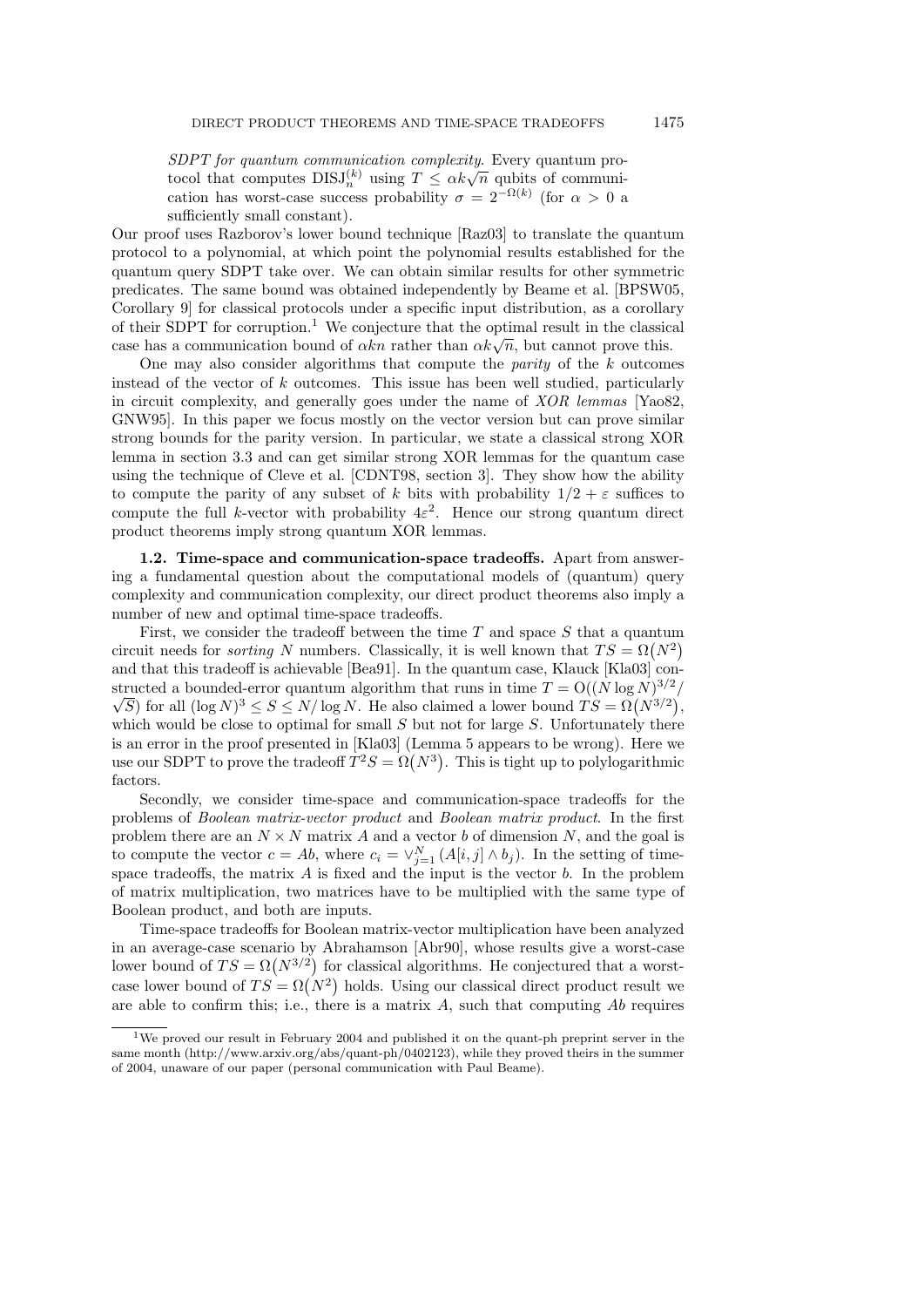$TS = \Omega(N^2)$ . We also show a lower bound of  $T^2S = \Omega(N^3)$  for this problem in the quantum case. Both bounds are tight (the second within a logarithmic factor) if  $T$  is taken to be the number of queries to the inputs. We also get a lower bound of  $T^2S = \Omega(N^5)$  for the problem of multiplying two matrices in the quantum case. This bound is close to optimal for small  $S$ ; it is open whether it is close to optimal for large S.

Research on communication-space tradeoffs in the classical setting has been initiated by Lam, Tiwari, and Tompa [LTT92] in a restricted setting and by Beame, Tompa, and Yan [BTY94] in a general model of space-bounded communication complexity. In the setting of communication-space tradeoffs, players Alice and Bob are modeled as space-bounded circuits, and we are interested in the communication cost when given particular space bounds. For the problem of computing the matrix-vector product Alice receives the matrix  $A$  (now an input) and Bob receives the vector  $b$ . Beame, Tompa, and Yan gave tight lower bounds, e.g., for the matrix-vector product and matrix product over GF(2), but stated the complexity of Boolean matrix-vector multiplication as an open problem. Using our direct product result for quantum communication complexity, we are able to show that any quantum protocol for this problem satisfies  $C^2S = \Omega(N^3)$ . This is tight within a polylogarithmic factor. We also get a lower bound of  $C^2S = \Omega(N^5)$  for computing the product of two matrices, which again is tight.

Note that no classical lower bounds for these problems were known previously and that finding better classical lower bounds than these remains open. The ability to show good quantum bounds comes from the deep relation between quantum protocols and polynomials implicit in Razborov's lower bound technique [Raz03].

# 2. Preliminaries.

2.1. Quantum query algorithms. We assume familiarity with quantum computing [NC00] and sketch the model of quantum query complexity, referring to [BW02] for more details, including details on the close relation between query complexity and degrees of multivariate polynomials. Suppose we want to compute some function  $f$ . For input  $x \in \{0,1\}^N$ , a *query* gives us access to the input bits. It corresponds to the unitary transformation

$$
O: |i, b, z\rangle \mapsto |i, b \oplus x_i, z\rangle.
$$

Here  $i \in [N] = \{1, \ldots, N\}$  and  $b \in \{0, 1\}$ ; the z-part corresponds to the workspace, which is not affected by the query. We assume the input can be accessed only via such queries. A T-query quantum algorithm has the form  $A = U_T O U_{T-1} \cdots O U_1 O U_0$ , where the  $U_k$  are fixed unitary transformations, independent of x. This A depends on x via the T applications of O. The algorithm starts in initial  $S$ -qubit state  $|0\rangle$ , and its *output* is the result of measuring a dedicated part of the final state  $A|0\rangle$ . For a Boolean function  $f$ , the output of  $A$  is obtained by observing the leftmost qubit of the final superposition  $A|0\rangle$ , and its *acceptance probability* on input x is its probability of outputting 1.

One of the most interesting quantum query algorithms is Grover's search algorithm [Gro96, BBHT98]. It can find an index of a 1-bit in an n-bit input in expected number of  $O(\sqrt{n/(|x|+1)})$  queries, where |x| is the Hamming weight (number of 1's) in the input. If we know that  $|x| \leq 1$ , we can solve the search problem exactly using  $\lceil \frac{\pi}{4} \sqrt{n} \rceil$  queries [BHMT02].

For investigating time-space tradeoffs we use the circuit model. A circuit accesses its input via an oracle such as a query algorithm. Time corresponds to the number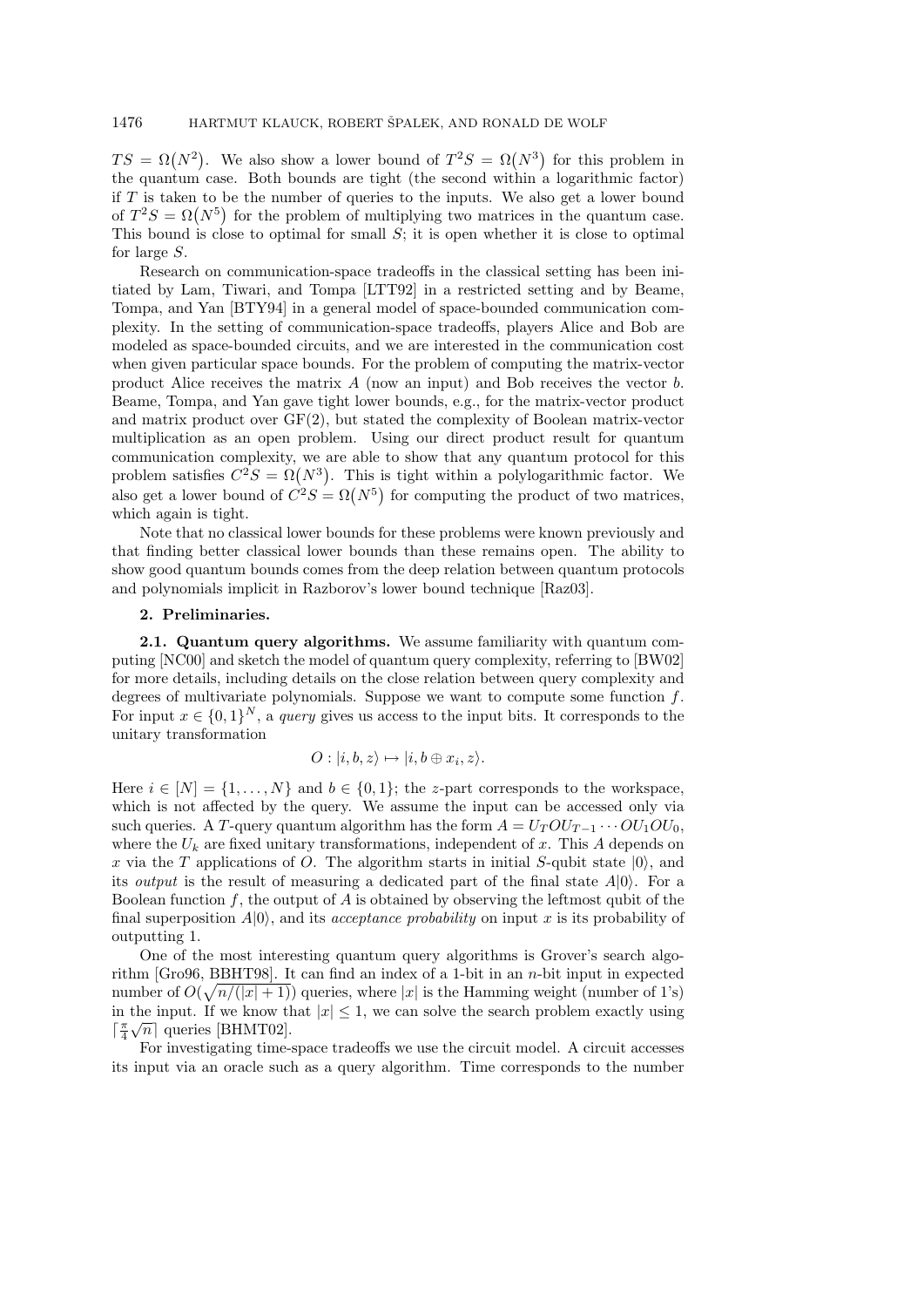of gates in the circuit. We will, however, usually consider the number of queries to the input, which is obviously a lower bound on time. A quantum circuit uses space S if it works with S qubits only. We require that the outputs are made at predefined gates in the circuit, by writing their value to some extra qubits that may not be used later on. Similar definitions are made for classical circuits.

2.2. Communicating quantum circuits. In the model of quantum communication complexity, two players Alice and Bob compute a function  $f$  on distributed inputs  $x$  and  $y$ . The complexity measure of interest in this setting is the amount of communication. The players follow some predefined protocol that consists of local unitary operations and the exchange of qubits. The communication cost of a protocol is the maximal number of qubits exchanged for any input. In the standard model of communication complexity, Alice and Bob are computationally unbounded entities, but we are also interested in what happens if they have bounded memory, i.e., they work with a bounded number of qubits. To this end we model Alice and Bob as communicating quantum circuits, following Yao [Yao93].

A pair of communicating quantum circuits is actually a single quantum circuit partitioned into two parts. The allowed operations are local unitary operations and access to the inputs that are given by oracles. Alice's part of the circuit may use oracle gates to read single bits from her input, and Bob's part of the circuit may do so for his input. The communication  $C$  between the two parties is simply the number of wires carrying qubits that cross between the two parts of the circuit. A pair of communicating quantum circuits uses space  $S$  if the whole circuit works on  $S$  qubits.

In the problems we consider, the number of outputs is much larger than the memory of the players. Therefore we use the following output convention: The player who computes the value of an output sends this value to the other player at a predetermined point in the protocol. In order to make the models as general as possible, we furthermore allow the players to do local measurements and to throw qubits away as well as pick up some fresh qubits. The space requirement demands only that at any given time no more than  $S$  qubits are in use in the whole circuit.

A final comment regarding upper bounds: Buhrman, Cleve, and Wigderson [BCW98] showed how to run a query algorithm in a distributed fashion with small overhead in the communication. In particular, if there is a  $T$ -query quantum algorithm computing  $N$ -bit function  $f$ , then there is a pair of communicating quantum circuits with  $O(T \log N)$  communication that computes  $f(x \wedge y)$  with the same success probability. We refer to the book of Kushilevitz and Nisan [KN97] for more on communication complexity in general and to the surveys [Kla00, Buh00, Wol02] for more on its quantum variety.

3. Strong direct product theorem for classical queries. In this section we prove an SDPT for classical randomized algorithms computing  $k$  independent instances of  $OR_n$ . By Yao's principle, it is sufficient to prove it for deterministic algorithms under a fixed hard input distribution.

3.1. Nonadaptive algorithms. We first establish an SDPT for nonadaptive algorithms. We call an algorithm nonadaptive if, for each of the k input blocks, the maximum number of queries in that block is fixed before the first query. Note that this definition is nonstandard in fixing only the number of queries in each block rather than fixing all queried *indices* in advance. Let  $\text{Suc}_{t,\mu}(f)$  be the success probability of the best algorithm for f under  $\mu$  that queries at most t input bits.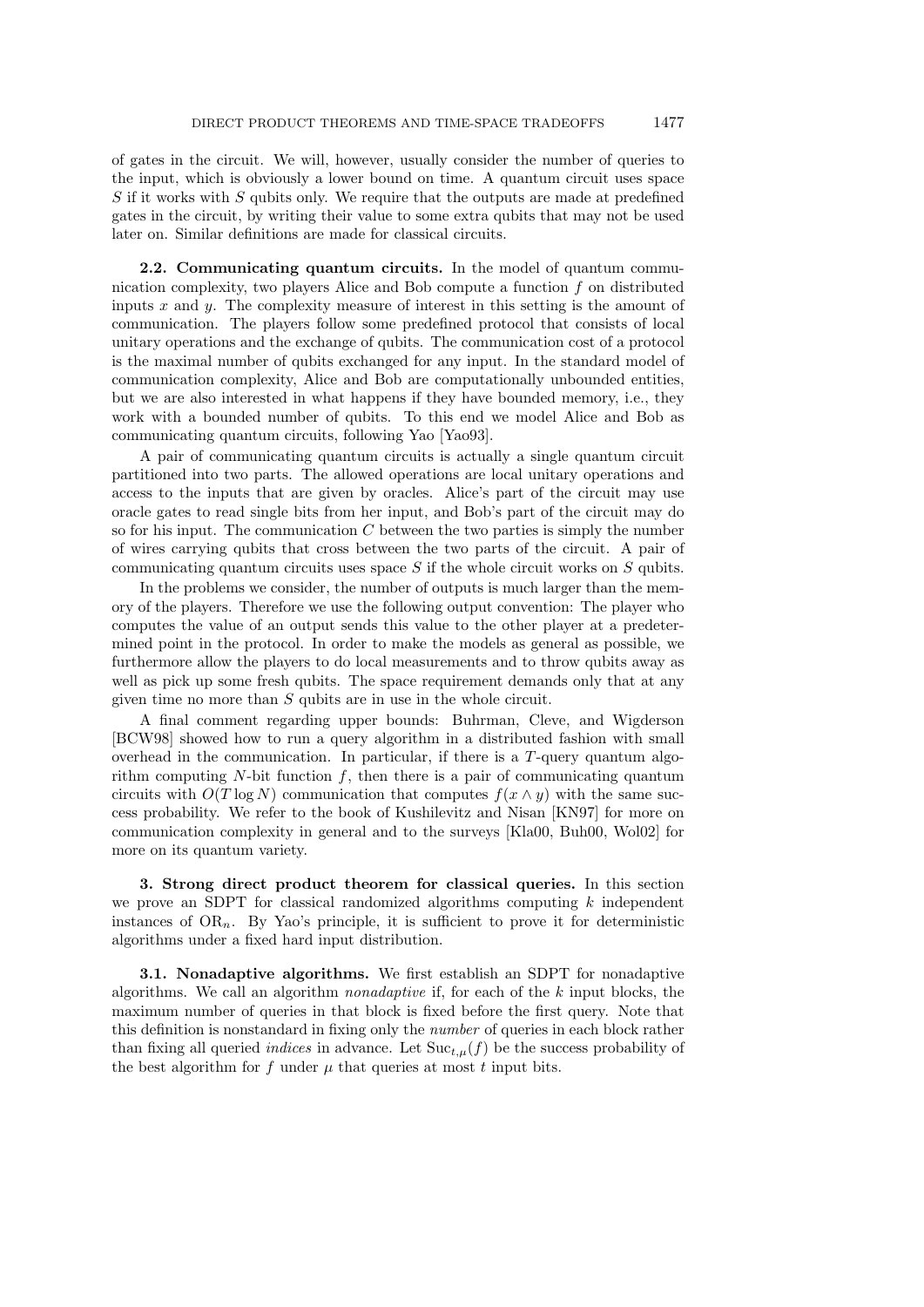LEMMA 1. Let  $f: \{0,1\}^n \rightarrow \{0,1\}$ , and let  $\mu$  be an input distribution. Every nonadaptive deterministic algorithm for  $f^{(k)}$  under  $\mu^k$  with  $T \leq kt$  queries has success probability  $\sigma \leq \text{Suc}_{t,\mu}(f)^k$ .

Proof. The proof has two steps. First, we prove by induction that nonadaptive algorithms for  $f^{(k)}$  under general product distribution  $\mu_1 \times \cdots \times \mu_k$  that spend  $t_i$ queries in the *i*th input  $x^i$  have success probability  $\leq \prod_{i=1}^k \text{Suc}_{t_i,\mu_i}(f)$ . Second, we argue that, when  $\mu_i = \mu$ , the value is maximal for  $t_i = t$ .

Following [Sha01, Lemma 7], we prove the first part by induction on  $T = t_1 +$  $\cdots + t_k$ . If  $T = 0$ , then the algorithm has to guess k independent random variables  $x^i \sim \mu_i$ . The probability of success is equal to the product of the individual success probabilities, i.e.,  $\prod_{i=1}^{k} \text{Suc}_{0,\mu_i}(f)$ .

For the induction step  $T \Rightarrow T + 1$ , pick some  $t_i \neq 0$  and consider two input distributions  $\mu'_{i,0}$  and  $\mu'_{i,1}$  obtained from  $\mu_i$  by fixing the queried bit  $x_j^i$  (the jth bit in the *i*th input). By the induction hypothesis, for each value  $b \in \{0,1\}$ , there is an optimal nonadaptive algorithm  $A_b$  that achieves the success probability  $\text{Suc}_{t_i-1,\mu'_{i,b}}(f) \cdot \prod_{j\neq i} \text{Suc}_{t_j,\mu_j}(f)$ . We construct a new algorithm A that calls  $A_b$  as a subroutine after it has queried  $x_j^i$  with b as an outcome. A is optimal and has success probability

$$
\left(\sum_{b=0}^{1} \Pr_{\mu_i}[x_j^i = b] \cdot \text{Suc}_{t_i-1, \mu'_{i,b}}(f)\right) \cdot \prod_{j \neq i} \text{Suc}_{t_j, \mu_j}(f) = \prod_{i=1}^{k} \text{Suc}_{t_i, \mu_i}(f).
$$

Since we are dealing with nonadaptive algorithms here, symmetry reasons imply that if all k instances  $x^i$  are independent and identically distributed, then the optimal distribution of queries  $t_1 + \cdots + t_k = kt$  is uniform, i.e.,  $t_i = t$ . (Note that counterexamples to the analogous property for the general nonadaptive case, like those given by Shaltiel [Sha01], do not apply here.) In such a case, the algorithm achieves the success probability  $\text{Suc}_{t,\mu}(f)^k$ . □

3.2. Adaptive algorithms. In this section we prove a similar statement also for adaptive algorithms.

Remark. The SDPT is not always true for adaptive algorithms. Following [Sha01], define  $h(x) = x_1 \vee (x_2 \oplus \cdots \oplus x_n)$ . Clearly  $\text{Suc}_{\frac{2}{3}n,\mu}(h) = 3/4$  for  $\mu$  uniform. By a Chernoff bound,  $\text{Suc}_{\frac{2}{3}nk,\mu^k}(h^{(k)}) = 1 - 2^{-\Omega(k)}$ , because approximately half of the blocks can be solved using just 1 query and the unused queries can be used to answer exactly also the other half of the blocks.

However, the SDPT is valid for  $OR_n^{(k)}$  under  $\nu^k$ , where  $\nu(0^n) = 1/2$  and  $\nu(e_i) =$  $1/2n$  for  $e_i$  an n-bit string that contains a 1 only at the *i*th position. It is simple to prove that  $\text{Suc}_{\alpha n,\nu}(\text{OR}_n) = \frac{\alpha+1}{2}$ . Nonadaptive algorithms for  $\text{OR}_n^{(k)}$  under  $\nu^k$  with  $\alpha k n$  queries thus have  $\sigma \leq (\frac{\alpha+1}{2})^k = 2^{-\log(\frac{2}{\alpha+1})k}$ . We can achieve any  $\gamma < 1$  by choosing  $\alpha$  sufficiently small. We prove that adaptive algorithms cannot be much better. Without loss of generality, we assume the following:

- 1. The adaptive algorithm is deterministic. By Yao's principle [Yao77], if there exists a randomized algorithm with success probability  $\sigma$  under some input distribution, then there exists a deterministic algorithm with success probability  $\sigma$  under that distribution.
- 2. Whenever the algorithm finds a 1 in some input block, it stops querying that block.
- 3. The algorithm spends the same number of queries in all blocks where it does not find a 1. This is optimal due to the symmetry between the blocks (we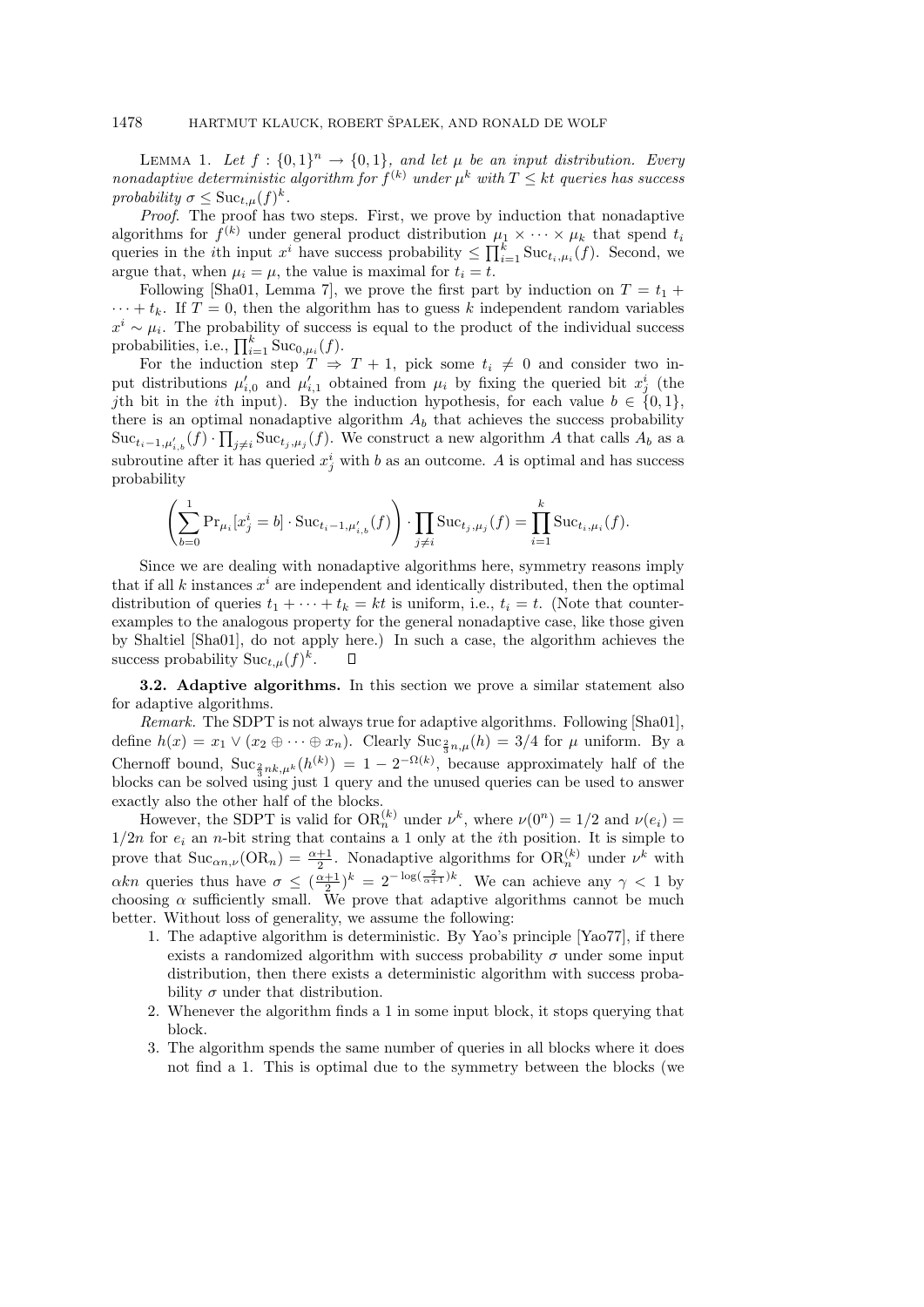omit the straightforward calculation that justifies this). It implies that the algorithm spends at least as many queries in each "empty" input block as in each "nonempty" block.

LEMMA 2. If there is an adaptive T-query algorithm A computing  $OR_n^{(k)}$  under  $\nu^k$  with success probability  $\sigma$ , then there is a nonadaptive 3T-query algorithm A' computing  $OR_n^{(k)}$  with success probability  $\sigma - 2^{-\Omega(k)}$ .

*Proof.* Let Z be the number of empty blocks.  $E[Z] = k/2$ , and, by a Chernoff bound,  $\delta = \Pr[Z < k/3] = 2^{-\Omega(k)}$ . If  $Z \geq k/3$ , then A spends at most  $3T/k$  queries in each empty block. Define nonadaptive  $A'$  that spends  $3T/k$  queries in each block. Then  $A'$  queries all the positions that  $A$  queries and maybe some more. Compare the overall success probabilities of  $A$  and  $A'$ :

$$
\sigma_A = \Pr\left[Z < k/3\right] \cdot \Pr\left[A \text{ succeeds} \mid Z < k/3\right] \\
+ \Pr\left[Z \ge k/3\right] \cdot \Pr\left[A \text{ succeeds} \mid Z \ge k/3\right] \\
\le \delta \cdot 1 + \Pr\left[Z \ge k/3\right] \cdot \Pr\left[A' \text{ succeeds} \mid Z \ge k/3\right] \\
\le \delta + \sigma_{A'}.
$$

We conclude that  $\sigma_{A'} \geq \sigma_A - \delta$ . (Remark. By replacing the k/3-bound on Z by a βk-bound for some  $\beta > 0$ , we can obtain arbitrary  $\gamma < 1$  in the exponent  $\delta = 2^{-\gamma k}$ , while the number of queries of A' becomes  $T / \beta$ .)

Combining the two lemmas establishes the following theorem.

THEOREM 3 (SDPT for OR). For every  $0 < \gamma < 1$ , there exists an  $\alpha > 0$ such that every randomized algorithm for  $OR_n^{(k)}$  with  $T \leq \alpha kn$  queries has success probability  $\sigma \leq 2^{-\gamma k}$ .

3.3. A bound for the parity instead of the vector of results. Here we give an SDPT for the *parity* of k independent instances of  $OR_n$ . The parity is a Boolean variable; hence we can always guess it with probability at least  $\frac{1}{2}$ . However, we prove that the advantage (instead of the success probability) of our guess must be exponentially small.

Let X be a random bit with  $Pr[X = 1] = p$ . We define the *advantage of* X by  $\text{Adv}(X) = |2p - 1|$ . Note that a uniformly distributed random bit has advantage 0 and a bit known with certainty has advantage 1. It is well known that if  $X_1, \ldots, X_k$ are independent random bits, then  $\text{Adv}(X_1 \oplus \cdots \oplus X_k) = \prod_{i=1}^k \text{Adv}(X_i)$ . Compare this with the fact that the probability of correctly guessing the complete vector  $(X_1, \ldots, X_k)$  is the product of the individual probabilities.

We have proved a lower bound for the computation of  $OR_n^{(k)}$  (vector of ORs). By the same technique, replacing the success probability by the advantage in all claims and proofs, we can also prove a lower bound for the computation of  $OR_n^{\oplus k}$  (parity of ORs).

THEOREM 4 (SDPT for parity of ORs). For every  $0 < \gamma < 1$ , there exists an  $\alpha > 0$  such that every randomized algorithm for  $\text{OR}_n^{\oplus k}$  with  $T \leq \alpha k n$  queries has advantage  $\tau \leq 2^{-\gamma k}$ .

**3.4.** A bound for all functions. Here we show that the SDPT for OR actually implies a weaker direct product theorem for all functions. In this weaker version, the success probability of computing  $k$  instances still goes down exponentially with  $k$ , but we need to start from a polynomially smaller bound on the overall number of queries.

DEFINITION 5. For  $x \in \{0,1\}^n$  and  $S \subseteq [n]$ , we use  $x^S$  to denote the n-bit string obtained from x by flipping the bits in S. Consider a (possibly partial) function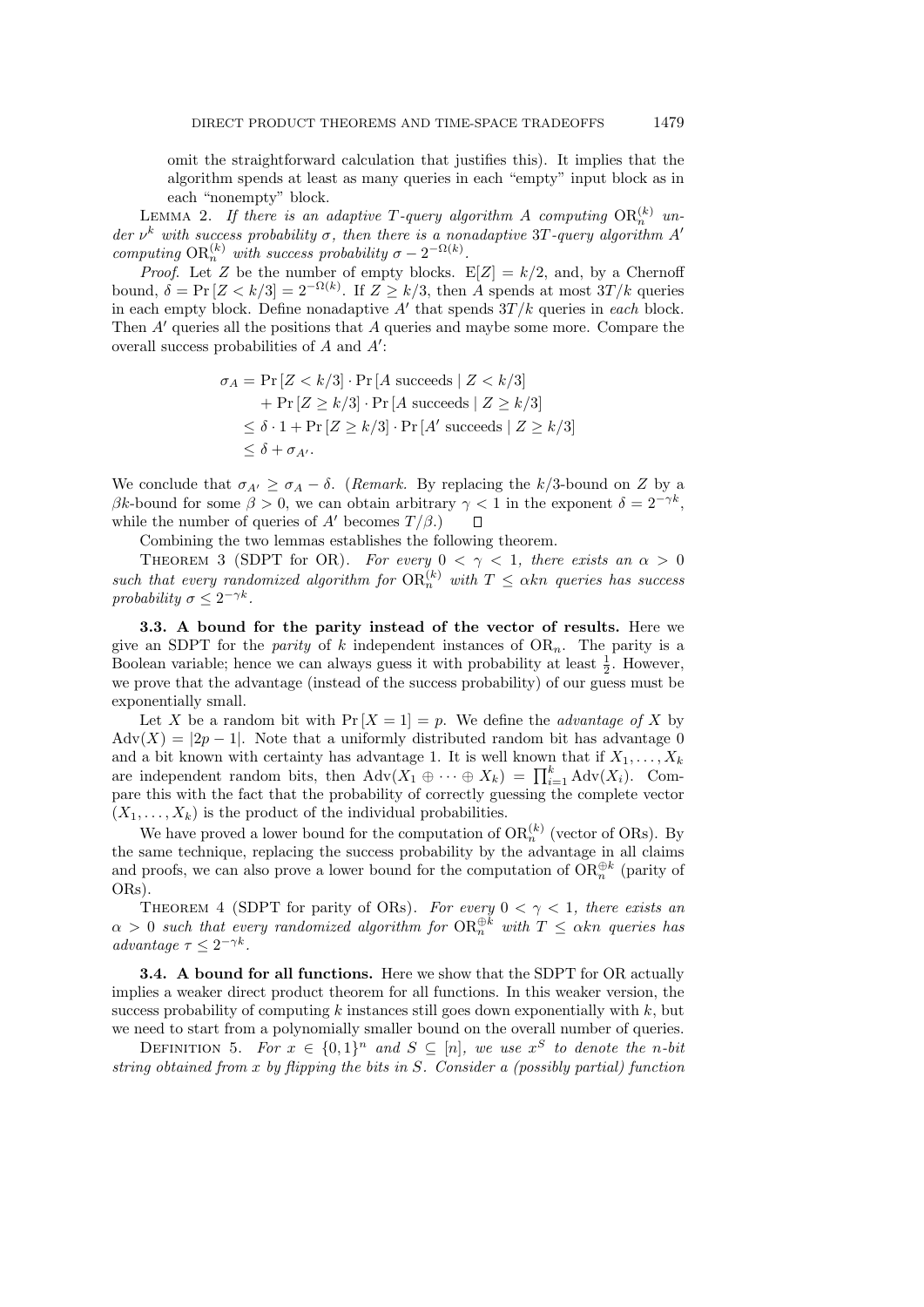$f: \mathcal{D} \to Z$ , with  $\mathcal{D} \subseteq \{0,1\}^n$ . The block sensitivity  $bs_x(f)$  of  $x \in \mathcal{D}$  is the maximal b for which there are disjoint sets  $S_1, \ldots, S_b$  such that  $f(x) \neq f(x^{S_i})$ . The block sensitivity of f is  $\max_{x \in \mathcal{D}} bs_x(f)$ .

Block sensitivity is closely related to deterministic and bounded-error classical query complexity as shown in the following theorem.

THEOREM 6 (see [Nis91, BBC<sup>+</sup>01]).  $R_2(f) = \Omega(bs(f))$  for all f, and  $D(f) \leq$ bs $(f)^3$  for all total Boolean f.

Nisan and Szegedy [NS94] showed how to embed a  $bs(f)$ -bit OR-function (with the promise that the input has weight  $\leq 1$ ) into f. Combined with our SDPT for OR, this implies the following direct product theorem for all functions in terms of their block sensitivity.

THEOREM 7. For every  $0 < \gamma < 1$ , there exists an  $\alpha > 0$  such that for every f, every classical algorithm for  $f^{(k)}$  with  $T \leq \alpha kbs(f)$  queries has success probability  $\sigma \leq 2^{-\gamma k}$ .

This is optimal whenever  $R_2(f) = \Theta(bs(f))$ , which is the case for most functions. For total functions, the gap between  $R_2(f)$  and  $bs(f)$  is not more than cubic; hence, we have the following corollary.

COROLLARY 8. For every  $0 < \gamma < 1$ , there exists an  $\alpha > 0$  such that for every total Boolean f, every classical algorithm for  $f^{(k)}$  with  $T \leq \alpha k R_2(f)^{1/3}$  queries has success probability  $\sigma \leq 2^{-\gamma k}$ .

4. Strong direct product theorem for quantum queries. In this section we prove an SDPT for quantum algorithms computing  $k$  independent instances of OR. Our proof relies on the polynomial method of [BBC<sup>+</sup>01].

4.1. Bounds on polynomials. We use three results about polynomials, also used in [BCWZ99]. The first is by Coppersmith and Rivlin [CR92, p. 980] and gives a general bound for polynomials bounded by 1 at integer points.

THEOREM 9 (see Coppersmith and Rivlin  $[CR92]$ ). Every polynomial p of degree  $d \leq n$  that has absolute value

 $|p(i)| \leq 1$  for all integers  $i \in [0, n]$ 

satisfies

$$
|p(x)| < a e^{bd^2/n} \text{ for all real } x \in [0, n],
$$

where  $a, b > 0$  are universal constants (no explicit values for a and b are given in [CR92]).

The other two results concern the Chebyshev polynomials  $T<sub>d</sub>$ , defined by (see, e.g., [Riv90]):

$$
T_d(x) = \frac{1}{2} \left( \left( x + \sqrt{x^2 - 1} \right)^d + \left( x - \sqrt{x^2 - 1} \right)^d \right).
$$

 $T_d$  has degree d, and its absolute value  $|T_d(x)|$  is bounded by 1 if  $x \in [-1,1]$ . On the interval [1, ∞),  $T_d$  exceeds all other polynomials with those two properties ([Riv90, p. 108] and [Pat92, Fact 2]).

THEOREM 10. If q is a polynomial of degree d such that  $|q(x)| \leq 1$  for all  $x \in [-1,1]$  then  $|q(x)| \leq |T_d(x)|$  for all  $x \geq 1$ .

Paturi [Pat92, before Fact 2] proved the following lemma.

LEMMA 11 (see Paturi [Pat92]).  $T_d(1+\mu) \leq e^{2d\sqrt{2\mu+\mu^2}}$  for all  $\mu \geq 0$ .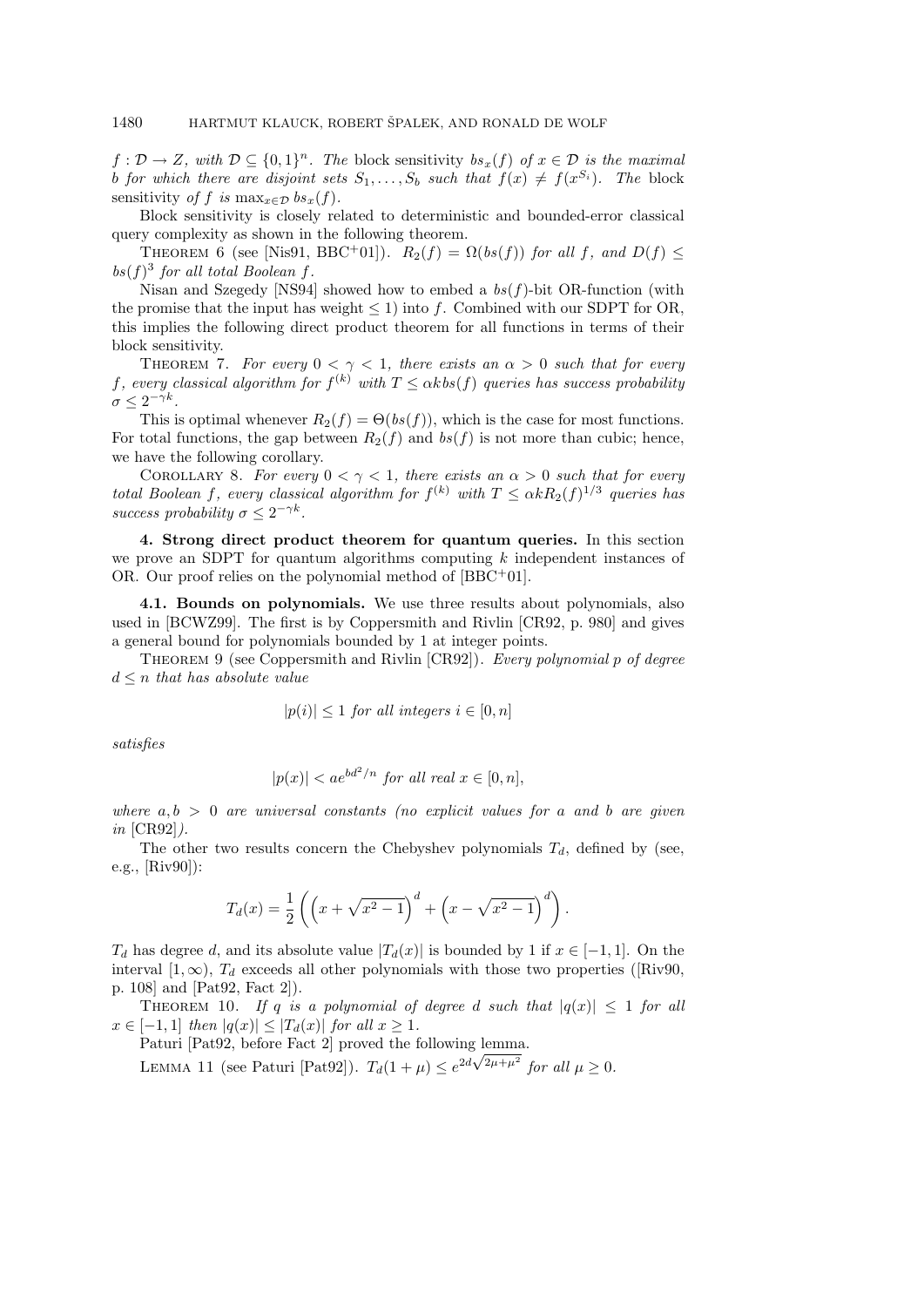*Proof.* For  $x = 1 + \mu$ ,  $T_d(x) \le (x + \sqrt{x^2 - 1})^d = (1 + \mu + \sqrt{2\mu + \mu^2})^d \le$ *Proof.* For  $x = 1 + \mu$ ,  $I_d(x) \le (x + \sqrt{x^2 - 1}) = (1 + \mu +$ <br>  $(1 + 2\sqrt{2\mu + \mu^2})^d \le e^{2d\sqrt{2\mu + \mu^2}}$  (using that  $1 + z \le e^z$  for all real z).

The following key lemma is the basis for all our direct product theorems. LEMMA 12. Suppose p is a degree-D polynomial such that for some  $\delta \geq 0$ 

 $-\delta \leq p(i) \leq \delta$  for all  $i \in \{0, \ldots, k-1\},$ 

$$
p(k)=\sigma,
$$

 $p(i) \in [-\delta, 1+\delta]$  for all  $i \in \{0, ..., N\}$ .

Then for every integer  $1 \leq C < N - k$  and  $\mu = 2C/(N - k - C)$  we have

$$
\sigma \le a \left( 1 + \delta + \frac{\delta (2N)^k}{(k-1)!} \right)
$$

$$
\cdot \exp \left( \frac{b(D-k)^2}{(N-k-C)} + 2(D-k)\sqrt{2\mu + \mu^2} - k\ln(C/k) \right) + \delta k 2^{k-1}
$$

where  $a, b$  are the constants given by Theorem 9.

Before establishing this gruesome bound, let us reassure the reader by noting that we will apply this lemma with  $\delta$  either 0 or negligibly small,  $D = \alpha \sqrt{k}N$  for sufficiently small  $\alpha$ , and  $C = ke^{\gamma+1}$ , giving

$$
\sigma \le \exp\left( (b\alpha^2 + 4\alpha e^{\gamma/2 + 1/2} - 1 - \gamma)k \right) \le e^{-\gamma k} \le 2^{-\gamma k}.
$$

*Proof of Lemma* 12. Divide p with remainder by  $\prod_{j=0}^{k-1} (x - j)$  to obtain

$$
p(x) = q(x) \prod_{j=0}^{k-1} (x - j) + r(x),
$$

where  $d = \deg(q) = D - k$  and  $\deg(r) \leq k - 1$ . We know that  $r(x) = p(x) \in [-\delta, \delta]$ for all  $x \in \{0, \ldots, k-1\}$ . Decompose r as a linear combination of polynomials  $e_i$ , where  $e_i(i) = 1$  and  $e_i(x) = 0$  for  $x \in \{0, ..., k-1\} - \{i\}$ :

$$
r(x) = \sum_{i=0}^{k-1} p(i)e_i(x) = \sum_{i=0}^{k-1} p(i) \prod_{\substack{j=0 \ j \neq i}}^{k-1} \frac{x-j}{i-j}.
$$

We bound the values of r for all real  $x \in [0, N]$  by

$$
|r(x)| \le \sum_{i=0}^{k-1} \frac{|p(i)|}{i!(k-1-i)!} \prod_{\substack{j=0 \ j \neq i}}^{k-1} |x-j|
$$
  

$$
\le \frac{\delta}{(k-1)!} \sum_{i=0}^{k-1} {k-1 \choose i} N^k \le \frac{\delta(2N)^k}{(k-1)!},
$$
  

$$
|r(k)| \le \delta k 2^{k-1}.
$$

This implies the following about the values of the polynomial q:

$$
|q(k)| \geq (\sigma - \delta k 2^{k-1})/k!
$$
  

$$
|q(i)| \leq \frac{(i-k)!}{i!} \left(1 + \delta + \frac{\delta (2N)^k}{(k-1)!}\right) \text{ for } i \in \{k, ..., N\}.
$$

,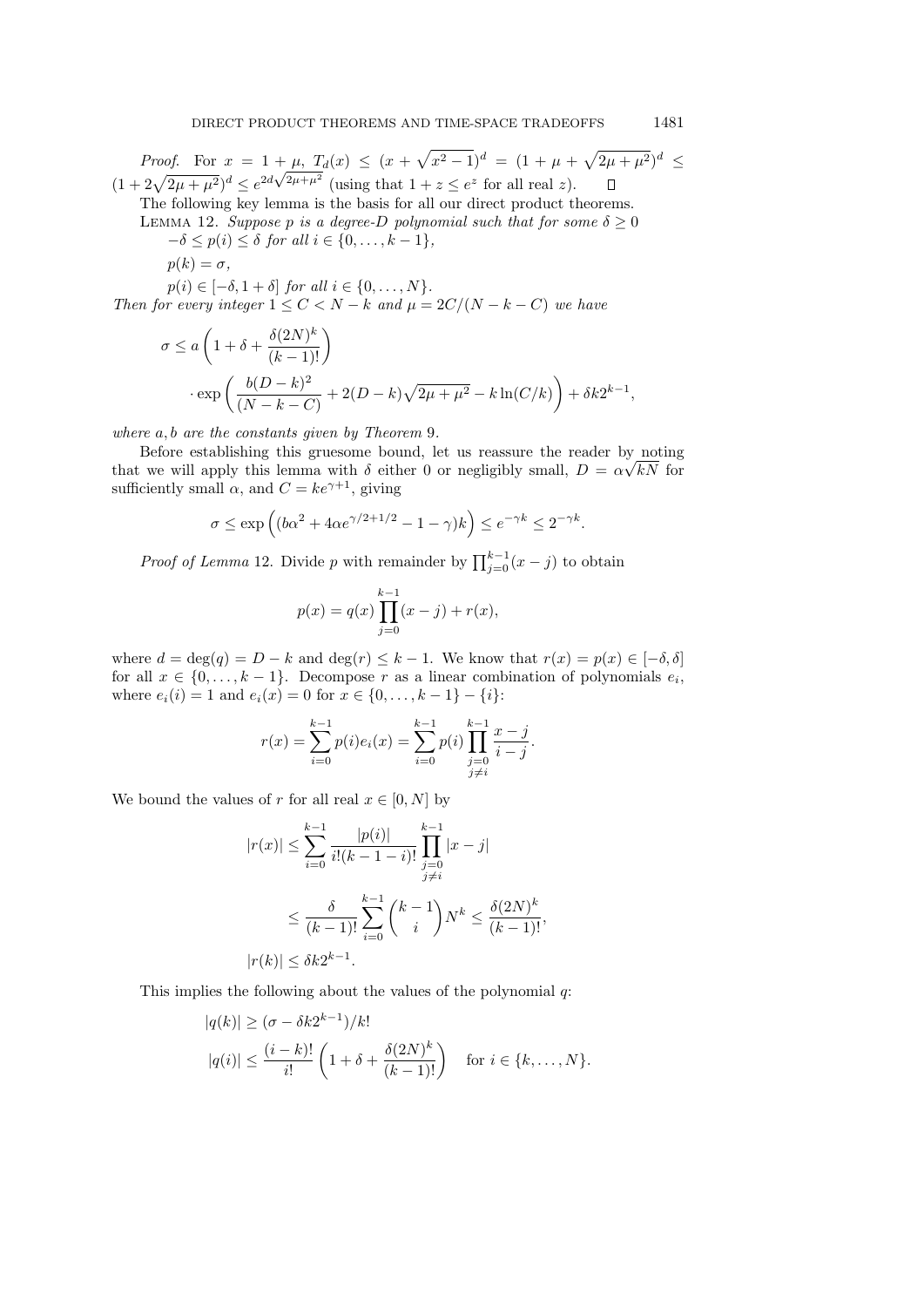In particular,

$$
|q(i)| \le C^{-k} \left( 1 + \delta + \frac{\delta(2N)^k}{(k-1)!} \right) = A
$$
 for  $i \in \{k + C, ..., N\}.$ 

Theorem 9 implies that there are constants  $a, b > 0$  such that

$$
|q(x)| \le A \cdot ae^{bd^2/(N-k-C)} = B \quad \text{for all real } x \in [k+C, N].
$$

We now divide q by B to normalize it and rescale the interval  $[k + C, N]$  to  $[1, -1]$  to get a degree-d polynomial  $t$  satisfying

$$
|t(x)| \le 1
$$
 for all  $x \in [-1, 1]$ ,  
 $t(1 + \mu) = q(k)/B$  for  $\mu = 2C/(N - k - C)$ .

Since  $t$  cannot grow faster than the degree- $d$  Chebyshev polynomial, we get

$$
t(1 + \mu) \le T_d(1 + \mu) \le e^{2d\sqrt{2\mu + \mu^2}}.
$$

Combining our upper and lower bounds on  $t(1 + \mu)$ , we obtain

 $\Box$ 

$$
\frac{(\sigma - \delta k 2^{k-1})/k!}{C^{-k} (1 + \delta + (\delta (2N)^k / (k-1)!)) a e^{bd^2 / (N-k-C)}} \le e^{2d\sqrt{2\mu + \mu^2}}.
$$

Rearranging gives the bound.

4.2. Consequences for quantum algorithms. The previous result about polynomials implies a strong tradeoff between queries and success probability for quantum algorithms that have to find k 1's in an N-bit input. A k-threshold algorithm with success probability  $\sigma$  is an algorithm on N-bit input x that outputs 0 with certainty if  $|x| < k$ , and outputs 1 with probability at least  $\sigma$  if  $|x| = k$ .

THEOREM 13. For every  $\gamma > 0$ , there exists an  $\alpha > 0$  such that every quantum k-threshold algorithm with  $T \le \alpha \sqrt{kN}$  queries has success probability  $\sigma \le 2^{-\gamma k}$ .

*Proof.* Fix  $\gamma > 0$  and consider a T-query k-threshold algorithm. By [BBC<sup>+</sup>01], its acceptance probability is an N-variate polynomial of degree  $D \leq 2T \leq 2\alpha \sqrt{k}N$ and can be symmetrized to a single-variate polynomial  $p$  with the properties

 $p(i) = 0$  if  $i \in \{0, \ldots, k-1\},\$ 

 $p(k) \geq \sigma$ ,

 $p(i) \in [0,1]$  for all  $i \in \{0, \ldots, N\},$ 

Choosing  $\alpha > 0$  sufficiently small and  $\delta = 0$ , the result follows from Lemma 12.  $\Box$ This implies an SDPT for  $k$  instances of the *n*-bit search problem. For each such instance, the goal is to find the index of a 1-bit among the  $n$  input bits of the instance (or to report that none exists).

THEOREM 14 (SQDPT for Search). For every  $\gamma > 0$ , there exists an  $\alpha > 0$ such that every quantum algorithm for Search<sup>(k)</sup> with  $T \leq \alpha k \sqrt{n}$  queries has success probability  $\sigma \leq 2^{-\gamma k}$ .

*Proof.* Set  $N = kn$ , and fix a  $\gamma > 0$  and a T-query algorithm A for Search<sup>(k)</sup> with success probability  $\sigma$ . Now consider the following algorithm that acts on an N-bit input  $x$ :

1. Apply a random permutation  $\pi$  to x.

2. Run A on  $\pi(x)$ .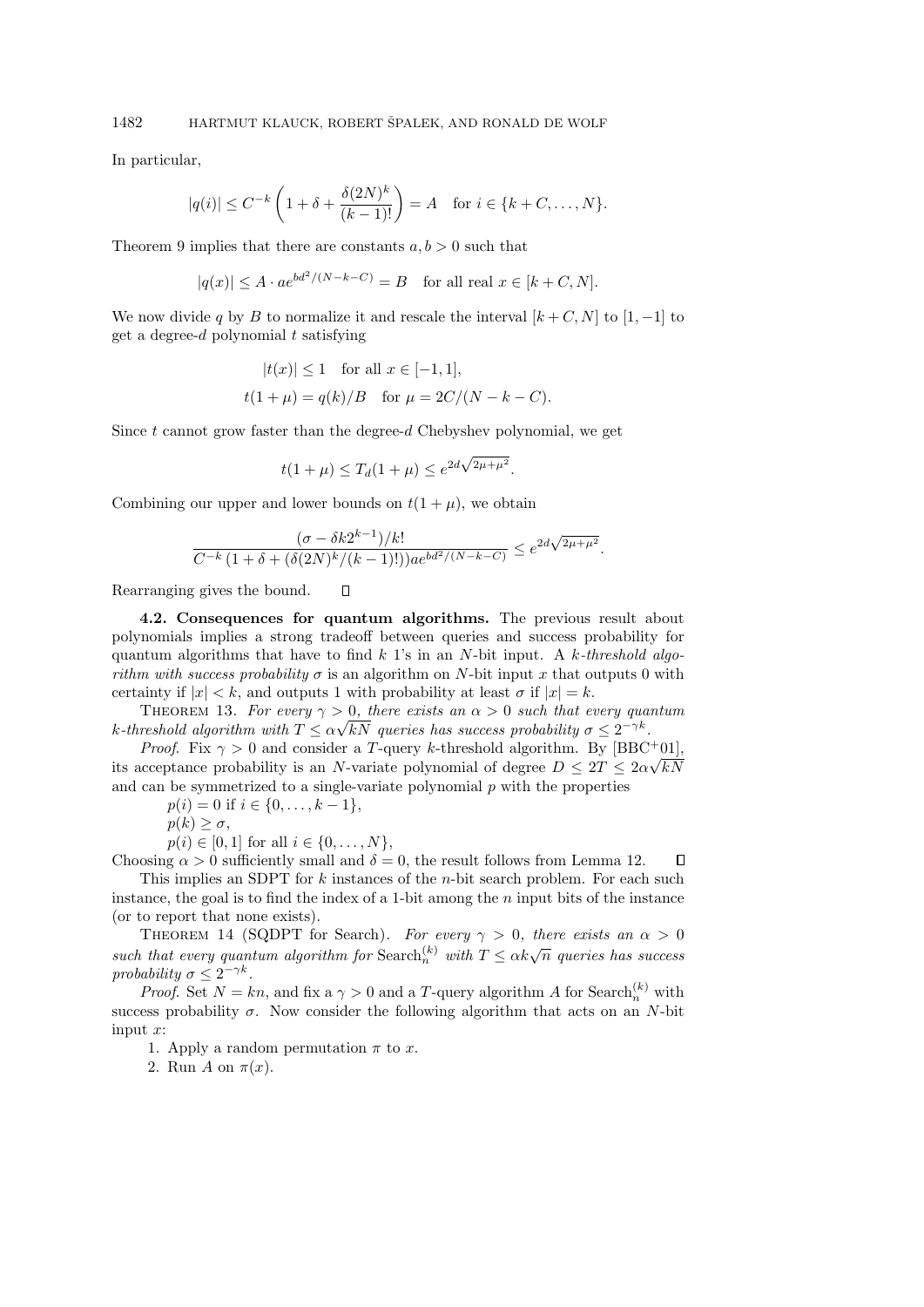3. Query each of the k positions that A outputs, and return 1 if and only if at least  $k/2$  of those bits are 1.

This uses  $T + k$  queries. We will show that it is a  $k/2$ -threshold algorithm. First, if  $|x| < k/2$ , it always outputs 0. Second, consider the case  $|x| = k/2$ . The probability that  $\pi$  puts all  $k/2$  1's in distinct *n*-bit blocks is

$$
\frac{N}{N} \cdot \frac{N-n}{N-1} \cdot \cdot \cdot \frac{N-\frac{k}{2}n}{N-\frac{k}{2}} \ge \left(\frac{N-\frac{k}{2}n}{N}\right)^{k/2} = 2^{-k/2}.
$$

Hence our algorithm outputs 1 with probability at least  $\sigma 2^{-k/2}$ . Choosing  $\alpha$  sufficiently small, the previous theorem implies  $\sigma 2^{-k/2} \leq 2^{-(\gamma+1/2)k}$ ; hence  $\sigma \leq 2^{-\gamma k}$ .

Our bounds are quite precise for  $\alpha \ll 1$ . We can choose  $\gamma = 2 \ln(1/\alpha) - O(1)$ and ignore some lower-order terms to get roughly  $\sigma \leq \alpha^{2k}$ . On the other hand, it is known that Grover's search algorithm with  $\alpha\sqrt{n}$  queries on an n-bit input has success probability roughly  $\alpha^2$  [BBHT98]. Doing such a search on all k instances gives overall success probability  $\alpha^{2k}$ .

THEOREM 15 (SQDPT for OR). There exist  $\alpha, \gamma > 0$  such that every quantum algorithm for  $OR_{n}^{(k)}$  with  $T \leq \alpha k \sqrt{n}$  queries has success probability  $\sigma \leq 2^{-\gamma k}$ .

*Proof.* An algorithm A for  $OR_n^{(k)}$  with success probability  $\sigma$  can be used to build an algorithm  $A'$  for Search<sup>(k)</sup> with slightly worse success probability:

- 1. Run A on the original input and remember which blocks contain a 1.
- 2. Run simultaneously (at most  $k$ ) binary searches on the nonzero blocks. Iterate this  $s = 2 \log(1/\alpha)$  times. Each iteration is computed by running A on the parts of the blocks that are known to contain a 1, halving the remaining instance size each time.
- 3. Run the exact version of Grover's algorithm on each of the remaining parts of the instances to look for a 1 there (each remaining part has size  $n/2^s$ ).

This new algorithm A' uses  $(s+1)T + \frac{\pi}{4}k\sqrt{n/2^s} = O(\alpha \log(1/\alpha)k\sqrt{n})$  queries. With probability at least  $\sigma^{s+1}$ , A succeeds in all iterations, in which case A' solves Search<sub>n</sub><sup>(k)</sup>. By the previous theorem, for every  $\gamma' > 0$  of our choice we can choose  $\alpha > 0$  such that

$$
\sigma^{s+1} \le 2^{-\gamma' k},
$$

which implies the theorem with  $\gamma = \gamma'/(s+1)$ .  $\Box$ 

Choosing our parameters carefully, we can actually show that for every  $\gamma < 1$ Choosing our parameters carefully, we can actually show that for every  $\gamma < 1$  there is an  $\alpha > 0$  such that  $\alpha k \sqrt{n}$  queries give success probability  $\sigma \leq 2^{-\gamma k}$ . Clearly,  $\sigma = 2^{-k}$  is achievable without any queries by random guessing.

4.3. A bound for all functions. As in section 3.4, we can extend the SDPT for OR to a slightly weaker theorem for all total functions. Block sensitivity is closely related to bounded-error quantum query complexity as shown in the following theorem.

THEOREM 16 (see [BBC<sup>+</sup>01]).  $Q_2(f) = \Omega(\sqrt{bs(f)})$  for all f, and  $D(f) \le bs(f)^3$ for all total Boolean f.

By embedding an OR of size  $bs(f)$  in f, we obtain the following theorem.

THEOREM 17. There exist  $\alpha, \gamma > 0$  such that for every f, every quantum algorithm for  $f^{(k)}$  with  $T \leq \alpha k \sqrt{bs(f)}$  queries has success probability  $\sigma \leq 2^{-\gamma k}$ .

This is close to optimal whenever  $Q_2(f) = \Theta(\sqrt{bs(f)})$ . For total functions, the gap between  $Q_2(f)$  and  $\sqrt{bs(f)}$  is no more than a 6th power; hence the following corollary holds.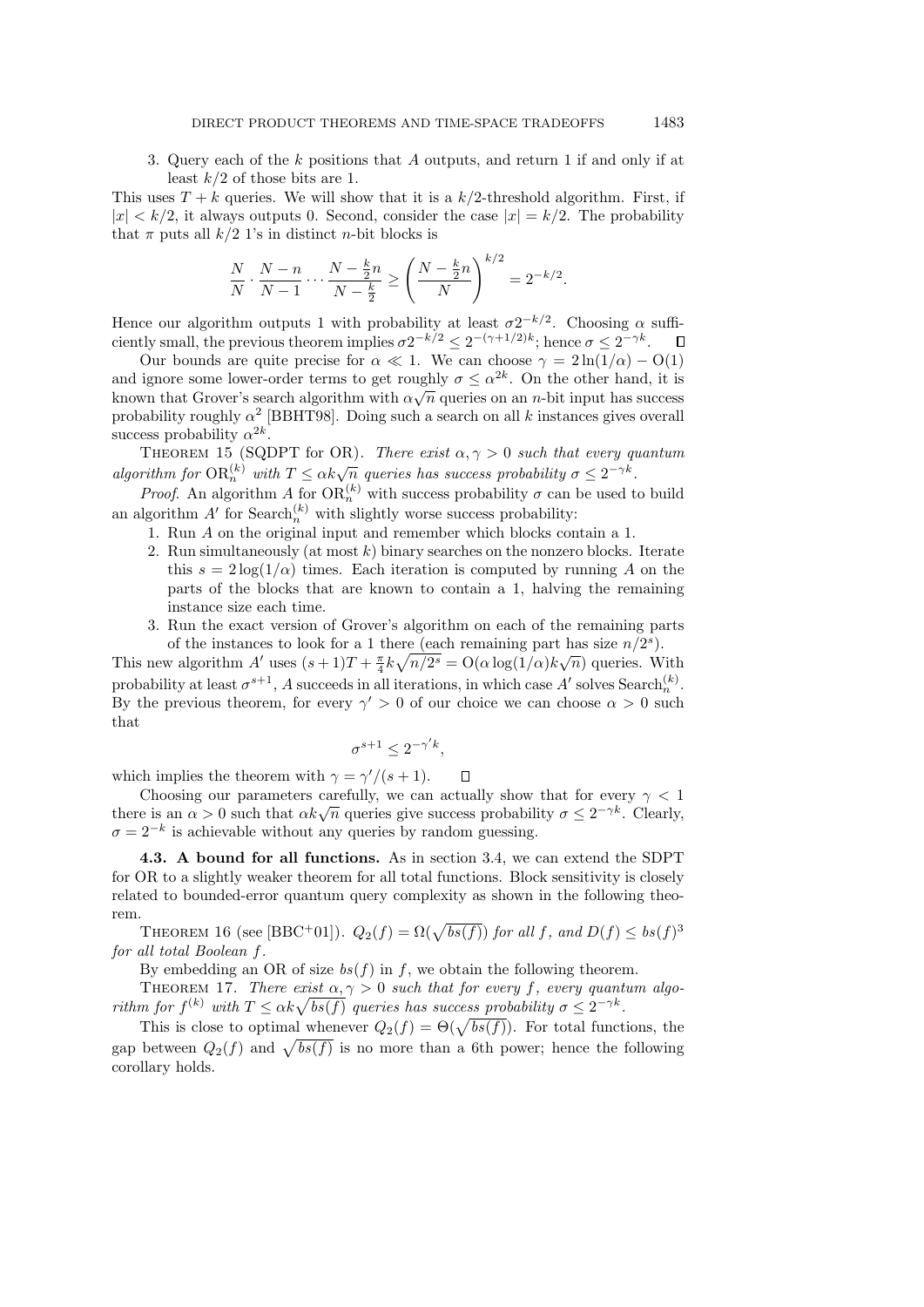COROLLARY 18. There exist  $\alpha, \gamma > 0$  such that for every total Boolean f, every quantum algorithm for  $f^{(k)}$  with  $T \leq \alpha k Q_2(f)^{1/6}$  queries has success probability  $\sigma \leq$  $2^{-\gamma k}$ .

5. Strong direct product theorem for quantum communication. In this section we establish an SDPT for quantum communication complexity, specifically for protocols that compute k independent instances of the disjointness problem. Our proof relies crucially on the beautiful technique that Razborov introduced to establish a lower bound on the quantum communication complexity of (one instance of) disjointness [Raz03]. It allows us to translate a quantum communication protocol to a single-variate polynomial that represents, roughly speaking, the protocol's acceptance probability as a function of the size of the intersection of x and  $y$ . Once we have this polynomial, the results from section 4.1 suffice to establish an SDPT.

5.1. Razborov's technique. Razborov's technique relies on the following linear algebraic notions. The *operator norm*  $||A||$  of a matrix A is its largest singular value  $\sigma_1$ . The *trace inner product* (also known as Hilbert–Schmidt inner product) between A and B is  $\langle A, B \rangle = \text{Tr}(A^*B)$ . The trace norm is  $||A||_{tr} = \max\{|\langle A, B \rangle| :$  $\|B\| = 1$  =  $\sum_i \sigma_i$ , the sum of all singular values of A. The Frobenius norm is  $||A||_F = \sqrt{\sum_{ij} |A_{ij}|^2} = \sqrt{\sum_i \sigma_i^2}$ . The following lemma is implicit in Razborov's paper.

LEMMA 19. Consider a Q-qubit quantum communication protocol on  $N$ -bit inputs x and y, with acceptance probabilities denoted by  $P(x, y)$ . Define

$$
P(i) = \mathcal{E}_{|x|=|y|=N/4, |x \wedge y|=i]}[P(x, y)],
$$

where the expectation is taken uniformly over all x, y that each have weight  $N/4$  and that have intersection i. For every  $d \le N/4$  there exists a degree-d polynomial q such  $that$  |P(i) − q(i)| ≤ 2<sup>-d/4+2Q</sup> for all i ∈ {0, ..., N/8}.

*Proof.* We only consider the  $\mathcal{N} = \begin{pmatrix} N \\ N/4 \end{pmatrix}$  strings of weight  $N/4$ . Let P denote the  $\mathcal{N} \times \mathcal{N}$  matrix of the acceptance probabilities on these inputs. We know from Yao and Kremer [Yao93, Kre95] that we can decompose P as a matrix product  $P = AB$ , where A is an  $\mathcal{N} \times 2^{2Q-2}$  matrix with each entry at most 1 in absolute value, and similarly for B. Note that  $|| A ||_F$ ,  $|| B ||_F \le$ √  $\mathcal{N}2^{2Q-2}$ . Using Hölder's inequality we have

$$
\| P \|_{tr} \leq \| A \|_F \cdot \| B \|_F \leq \mathcal{N} 2^{2Q-2}.
$$

Let  $\mu_i$  denote the  $\mathcal{N} \times \mathcal{N}$  matrix corresponding to the uniform probability distribution on  $\{(x, y) : |x \wedge y| = i\}$ . These "combinatorial matrices" have been well studied [Knu03]. Note that  $\langle P, \mu_i \rangle$  is the expected acceptance probability  $P(i)$  of the protocol under that distribution. One can show that the different  $\mu_i$  commute; thus they have the same eigenspaces  $E_0, \ldots, E_{N/4}$  and can be simultaneously diagonalized by some orthogonal matrix U. For  $t \in \{0, \ldots, N/4\}$ , let  $(UPU^T)_t$  denote the block of  $UPU^T$  corresponding to  $E_t$ , and let  $a_t = \text{Tr}((UPU^T)_t)$  be its trace. Then we have

$$
\sum_{t=0}^{N/4} |a_t| \le \sum_{j=1}^{N} |(UPU^T)_{jj}| \le ||UPU^T||_{tr} = ||P||_{tr} \le \mathcal{N}2^{2Q-2},
$$

where the second inequality is a property of the trace norm.

Let  $\lambda_{it}$  be the eigenvalue of  $\mu_i$  in eigenspace  $E_t$ . It is known [Raz03, section 5.3] that  $\lambda_{it}$  is a degree-t polynomial in i, and that  $|\lambda_{it}| \leq 2^{-t/4}/\mathcal{N}$  for  $i \leq N/8$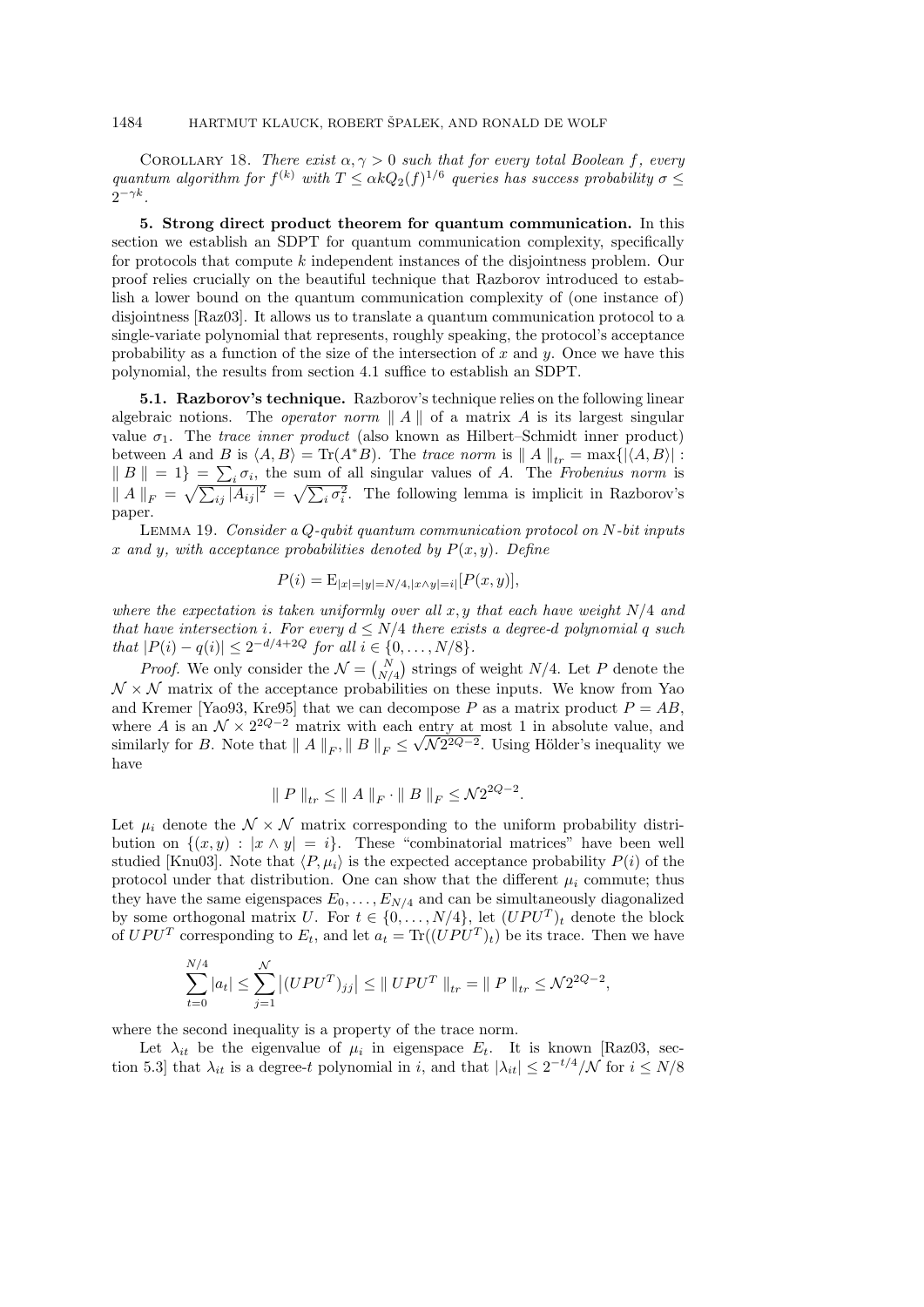(the factor 1/4 in the exponent is implicit in Razborov's paper). Consider the highdegree polynomial  $p$  defined by

$$
p(i) = \sum_{t=0}^{N/4} a_t \lambda_{it}.
$$

This satisfies

$$
p(i) = \sum_{t=0}^{N/4} \text{Tr}((UPU^{T})_{t})\lambda_{it} = \langle UPU^{T}, U\mu_{i}U^{T}\rangle = \langle P, \mu_{i}\rangle = P(i).
$$

Let q be the degree-d polynomial obtained by removing the high-degree parts of p:

$$
q(i) = \sum_{t=0}^{d} a_t \lambda_{it}.
$$

Then P and q are close on all integers i between 0 and  $N/8$ :

$$
|P(i) - q(i)| = |p(i) - q(i)| = \left| \sum_{t=d+1}^{N/4} a_t \lambda_{it} \right| \le \frac{2^{-d/4}}{\mathcal{N}} \sum_{t=0}^{N/4} |a_t| \le 2^{-d/4 + 2Q}.
$$

5.2. Consequences for quantum protocols. Combining Razborov's technique with our polynomial bounds, we can prove the following theorem.

THEOREM 20 (SQDPT for disjointness). There exist  $\alpha, \gamma > 0$  such that every quantum protocol for  $DISJ_h^{(k)}$  with  $Q \le \alpha k \sqrt{n}$  qubits of communication has success probability  $p \leq 2^{-\gamma k}$ .

*Proof sketch.* By doing the same trick with  $s = 2 \log(1/\alpha)$  rounds of binary search as for Theorem 15, we can tweak a protocol for  $DISJ_n^{(k)}$  to a protocol that satisfies, with  $P(i)$  defined as in Lemma 19,  $N = kn$  and  $\sigma = p^{s+1}$ :

 $P(i) = 0$  if  $i \in \{0, \ldots, k-1\},\$ 

$$
P(k) \ge \sigma,
$$

 $P(i) \in [0, 1]$  for all  $i \in \{0, ..., N\}$ 

(a subtlety: instead of exact Grover we use an exact version of the O( $\sqrt{n}$ )-qubit disjointness protocol of [AA03]; the [BCW98]-protocol would lose a log n-factor). Lemma 19, using  $d = 12Q$ , then gives a degree-d polynomial q that differs from P by at most  $\delta \leq 2^{-Q}$  on all  $i \in \{0, ..., N/8\}$ . This  $\delta$  is sufficiently small to apply Lemma 12, which in turn upper bounds  $\sigma$  and hence p.  $\Box$ 

This technique also gives SDPTs for symmetric predicates other than  $DISJ_n$ . As mentioned in the introduction, the same bound was obtained independently by Beame et al. [BPSW05, Corollary 9] for classical protocols.

6. Time-space tradeoff for quantum sorting. We will now use our SDPT to get near-optimal time-space tradeoffs for quantum circuits for sorting. In our model, the numbers  $a_1, \ldots, a_N$  that we want to sort can be accessed by means of queries, and the number of queries lower bounds the actual time taken by the circuit. The circuit has N output gates and in the course of its computation outputs the N numbers in sorted (say, descending) order, with success probability at least  $2/3$ .

THEOREM 21. Every bounded-error quantum circuit for sorting  $N$  numbers that uses T queries and S qubits of workspace satisfies  $T^2S = \Omega(N^3)$ .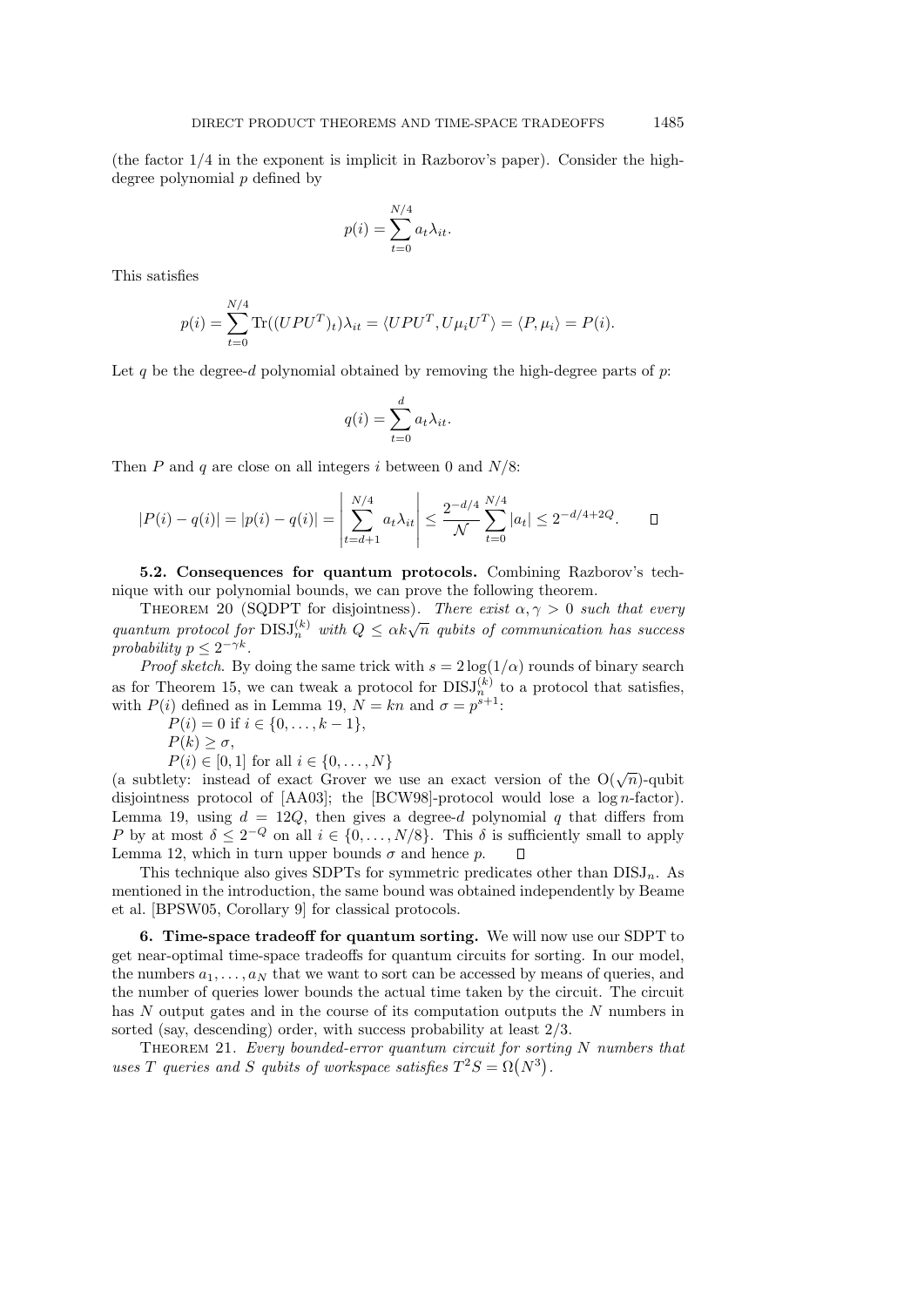## 1486 HARTMUT KLAUCK, ROBERT ŠPALEK, AND RONALD DE WOLF

*Proof.* We "slice" the circuit along the time-axis into  $L = T/\alpha\sqrt{SN}$  slices, each containing  $T/L = \alpha \sqrt{SN}$  queries. Each such slice has a number of output gates. Consider any slice. Suppose it contains output gates  $i, i+1, \ldots, i+k-1$  for  $i \leq N/2$ , so that it is supposed to output the *i*th up to  $(i+k-1)$ th largest elements of its input. We want to show that  $k = O(S)$ . If  $k \leq S$ , then we are done, so assume  $k > S$ . We can use the slice as a k-threshold algorithm on  $N/2$  bits, as follows. For an  $N/2$ -bit input x, construct a sorting input by taking  $i - 1$  copies of the number 2, the  $N/2$ bits in x, and  $N/2 - i + 1$  copies of the number 0, and append their position behind the numbers.

Consider the behavior of the sorting circuit on this input. The first part of the circuit has to output the  $i - 1$  largest numbers, which all start with 2. We condition on the event that the circuit succeeds in this. It then passes on an S-qubit state (possibly mixed) as the starting state of the particular slice we are considering. This slice then outputs the k largest numbers in x with probability at least  $2/3$ . Now, consider an algorithm that runs just this slice, starting with the completely mixed state on  $S$ -qubits, and that outputs 1 if it finds k numbers starting with 1, and outputs 0 otherwise. If  $|x| < k$ , this new algorithm always outputs 0 (note that it can verify finding a 1 since its position is appended), but if  $|x| = k$ , then it outputs 1 with probability at least  $\sigma \geq \frac{2}{3} \cdot 2^{-S}$ , because the completely mixed state has "overlap"  $2^{-S}$  with the "good" S-qubit state that would have been the starting state of the slice in the run of the sorting circuit. On the other hand, the slice has only or the suce in the run or the sorting circuit. On the other hand, the suce has only  $\alpha\sqrt{SN} < \alpha\sqrt{kN}$  queries, so by choosing  $\alpha$  sufficiently small, Theorem 13 implies  $\sigma \leq 2^{-\Omega(k)}$ . Combining our upper and lower bounds on  $\sigma$  gives  $k = O(S)$ . Thus we  $\sigma \leq 2$  "("). Combining our upper and lower bounds on  $\sigma$  need  $L = \Omega(N/S)$  slices, so  $T = L\alpha\sqrt{SN} = \Omega(N^{3/2}/\sqrt{S})$ .  $\Box$ 

As mentioned, our tradeoff is achievable up to polylog factors [Kla03]. Interestingly, the near-optimal algorithm uses only a polylogarithmic number of qubits and otherwise just classical memory. For simplicity we have shown the lower bound for the case when the outputs have to be made in their natural ordering only, but we can show, using a slightly different proof, the same lower bound for any ordering of the outputs that does not depend on the input.

7. Time-space tradeoffs for Boolean matrix products. First we show a lower bound on the time-space tradeoff for Boolean matrix-vector multiplication on classical machines.

THEOREM 22. There is an  $N \times N$  matrix A such that every classical boundederror circuit that computes the Boolean matrix-vector product Ab with T queries and space  $S = o(N/\log N)$  satisfies  $TS = \Omega(N^2)$ .

The bound is tight if  $T$  measures queries to the input.

*Proof.* Fix  $k = O(S)$  large enough. First we have to find a hard matrix A. We pick A randomly by setting  $N/(2k)$  random positions in each row to 1. We want to show that with positive probability for all sets of k rows  $A[i_1], \ldots, A[i_k]$  many of the rows  $A[i_j]$  contain at least  $N/(6k)$  1's that are not 1's in any of the  $k-1$  other rows.

This probability can be bounded as follows. We will treat the rows as subsets of  $\{1, \ldots, N\}$ . A row  $A[j]$  is called *bad* with respect to  $k-1$  other rows  $A[i_1], \ldots, A[i_{k-1}]$ if  $|A[j] - \bigcup_{\ell} A[i_{\ell}]| \leq N/(6k)$ . For fixed  $i_1, \ldots, i_{k-1}$ , the probability that some  $A[j]$ is bad with respect to the  $k-1$  other rows is at most  $e^{-\Omega(N/k)}$  by the Chernoff bound and the fact that k rows can together contain at most  $N/2$  elements. Since  $k = o(N/\log N)$  we may assume this probability is at most  $1/N^{10}$ .

Now fix any set  $I = \{i_1, \ldots, i_k\}$ . The probability that for  $j \in I$  it holds that  $A[j]$  is bad with respect to the other rows is at most  $1/N^{10}$ , and this also holds if we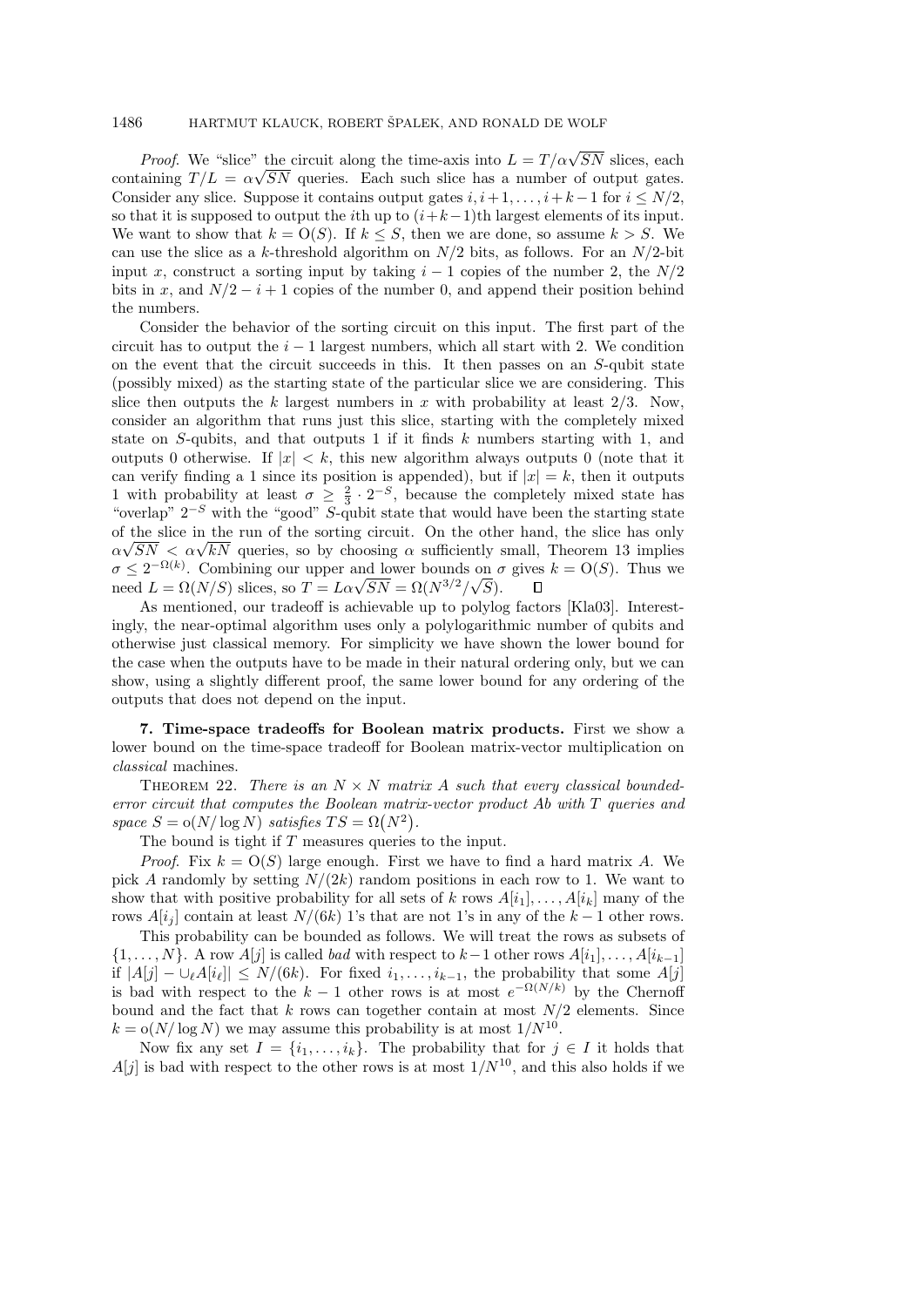condition on the event that some other rows are bad, since this condition makes it only less probable that another row is also bad. So for any fixed  $J \subset I$  of size  $k/2$ the probability that all rows in J are bad is at most  $N^{-5k}$ , and the probability that there exists such  $J$  is at most

$$
\binom{k}{k/2} N^{-5k}.
$$

Furthermore, the probability that there is a set I of k rows for which  $k/2$  are bad is at most

$$
\binom{N}{k}\binom{k}{k/2}N^{-5k} < 1.
$$

So there is an A as required and we may fix such an A.

Now suppose we are given a circuit with space  $S$  that computes the Boolean product between the rows of  $A$  and  $b$  in some order. We again proceed by "slicing" the circuit into  $L = T/\alpha N$  slices, each containing  $T/L = \alpha N$  queries. Each such slice has a number of output gates. Consider any slice. Suppose it contains output gates  $i_1 < \cdots < i_k \le N/2$ ; thus it is supposed to output  $\vee_{\ell=1}^N (A[i_j, \ell] \wedge b_\ell)$  for all  $i_j$  with  $1 \leq j \leq k$ .

Such a slice starts on a classical value of the "memory" of the circuit, which is in general a probability distribution on  $S$  bits (if the circuit is randomized). We replace this probability distribution by the uniform distribution on the possible values of S bits. If the original circuit succeeds in computing the function correctly with probability at least  $1/2$ , then so does the circuit slice with its outputs, and replacing the initial value of the memory by a uniformly random value decreases the success probability to no less than  $(1/2) \cdot 1/2^S$ .

If we now show that any classical circuit with  $\alpha N$  queries that produces the outputs  $i_1, \ldots, i_k$  can succeed only with exponentially small probability in k, we get that  $k = O(S)$ , and hence  $(T/\alpha N) \cdot O(S) \geq N$ , which gives the claimed lower bound for the time-space tradeoff.

Each set of k outputs corresponds to k rows of A, which contain  $N/(2k)$  1's each. Thanks to the construction of A, there are  $k/2$  rows among these, such that  $N/(6k)$ of the 1's in each such row are in a position where none of the other contains a 1. So we get  $k/2$  sets of  $N/(6k)$  positions that are unique to each of the  $k/2$  rows. The inputs for b will be restricted to contain 1's only at these positions, and so the algorithm naturally has to solve  $k/2$  independent OR problems on  $n = N/(6k)$  bits each. By Theorem 3, this is only possible with  $\alpha N$  queries if the success probability is exponentially small in k.  $\Box$ 

An absolutely analogous construction can be done in the quantum case. Using circuit slices of length  $\alpha\sqrt{NS}$ , we can prove the following theorem.

THEOREM 23. There is an  $N \times N$  matrix A such that every quantum boundederror circuit that computes the Boolean matrix-vector product Ab with T queries and space  $S = o(N/\log N)$  satisfies  $T^2S = \Omega(N^3)$ .

Note that this is tight within a logarithmic factor (needed to improve the success probability of Grover's search).

THEOREM 24. Every classical bounded-error circuit that computes the  $N \times N$ Boolean matrix product AB with T queries and space S satisfies  $TS = \Omega(N^3)$ .

While this is near-optimal for small  $S$ , it is probably not tight for large  $S$ , a likely tight tradeoff being  $T^2S = \Omega(N^6)$ . It is also no improvement compared to Abrahamson's average-case bounds [Abr90].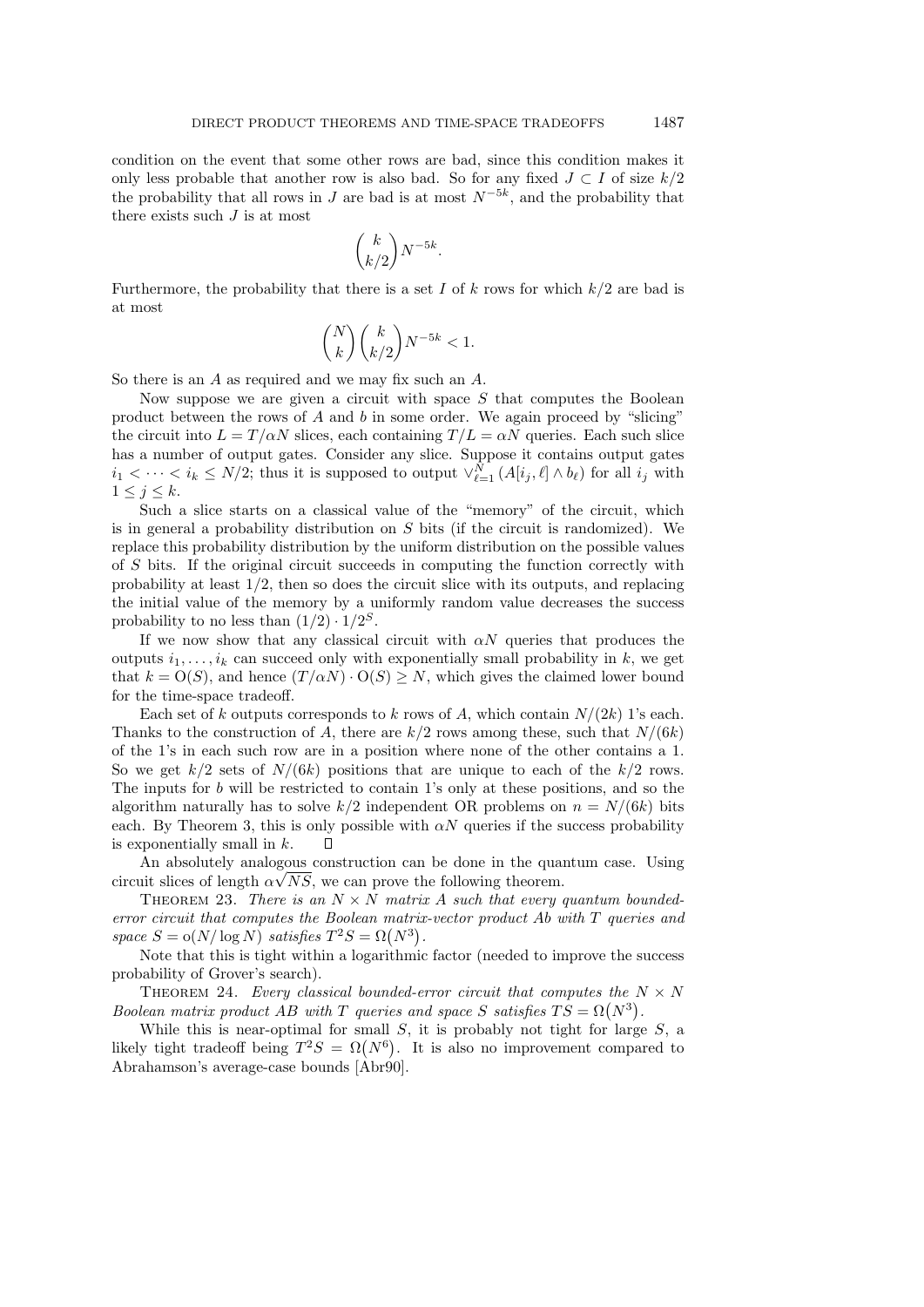### 1488 HARTMUT KLAUCK, ROBERT ŠPALEK, AND RONALD DE WOLF

*Proof.* Suppose that  $S = o(N)$ ; otherwise the bound is trivial, since time  $N^2$  is always needed. We can proceed in a manner similar to that of the proof of Theorem 22. We slice the circuit so that each slice has only  $\alpha N$  queries. Suppose a slice makes k outputs. We are going to restrict the inputs to get a direct product problem with k instances of size  $N/k$  each; hence a slice with  $\alpha N$  queries has exponentially small success probability in k and thus can produce only  $O(S)$  outputs. Since the overall number of outputs is  $N^2$ , we get the tradeoff  $TS = \Omega(N^3)$ .

Suppose a circuit slice makes k outputs, where an output labeled  $(i, j)$  needs to produce the vector product of the *i*th row  $A[i]$  of A and the *j*th column  $B[j]$  of B. We may partition the set  $\{1, \ldots, N\}$  into k mutually disjoint subsets  $U(i, j)$  of size  $N/k$ , each associated to an output  $(i, j)$ .

Assume that there are  $\ell$  outputs  $(i, j_1), \ldots, (i, j_\ell)$  involving  $A[i]$ . Each such output is associated to a subset  $U(i, j_t)$ , and we set  $A[i]$  to zero on all positions that are not in any of these subsets, and to 1 on all positions that are in one of these subsets. When there are  $\ell$  outputs  $(i_1, j), \ldots, (i_\ell, j)$  involving  $B[j]$ , we set  $B[j]$  to zero on all positions that are not in any of the corresponding subsets, and allow the inputs to be arbitrary on the other positions.

If the circuit computes on these restricted inputs, it actually has to compute  $k$ instances of OR of size  $n = N/k$  in B, for it is true that  $A[i]$  and  $B[i]$  contain a single block of size  $N/k$  in which  $A[i]$  contains only 1's, and  $B[i]$  "free" input bits, if and only if  $(i, j)$  is one of the k outputs. Hence the SDPT is applicable.  $\Box$ 

The application to the quantum case is analogous.

THEOREM 25. Every quantum bounded-error circuit that computes the  $N \times N$ Boolean matrix product AB with T queries and space S satisfies  $T^2S = \Omega(N^5)$ .

If  $S = O(\log N)$ , then  $N^2$  applications of Grover can compute AB with  $T =$  $O(N^{2.5} \log N)$ . Hence our tradeoff is near-optimal for small S. We do not know whether it is optimal for large S.

8. Quantum communication-space tradeoffs for matrix products. In this section we use the strong direct product result for quantum communication (Theorem 20) to prove communication-space tradeoffs. We later show that these are close to optimal.

THEOREM 26. Every quantum bounded-error protocol in which Alice and Bob have bounded space S and that computes the N-dimensional Boolean matrix-vector product satisfies  $C^2S = \Omega(N^3)$ .

*Proof.* In a protocol, Alice receives a matrix  $A$ , and Bob receives a vector  $b$  as inputs. Given a circuit that multiplies these with communication  $C$  and space  $S$ , we again proceed to slice it. This time, however, a slice contains a limited amount of communication. Recall that in communicating quantum circuits the communication corresponds to wires carrying qubits that cross between Alice's and Bob's circuits. Hence we may cut the circuit after  $\alpha\sqrt{NS}$  qubits have been communicated and so Hence we may cut the circuit after  $\alpha \sqrt{NS}$  qubits have been communicated and so on. Overall there are  $C/\alpha \sqrt{NS}$  circuit slices. Each starts with an initial state that may be replaced by the completely mixed state at the cost of decreasing the success probability to  $(1/2) \cdot 1/2^S$ . We want to employ the direct product theorem for quantum communication complexity to show that a protocol with the given communication has success probability at most exponentially small in the number of outputs it produces and thus that a slice can produce at most  $O(S)$  outputs. Combining these bounds with the fact that  $N$  outputs have to be produced gives the tradeoff.

To use the direct product theorem we restrict the inputs in the following way: Suppose a protocol makes  $k$  outputs. We partition the vector  $b$  into  $k$  blocks of size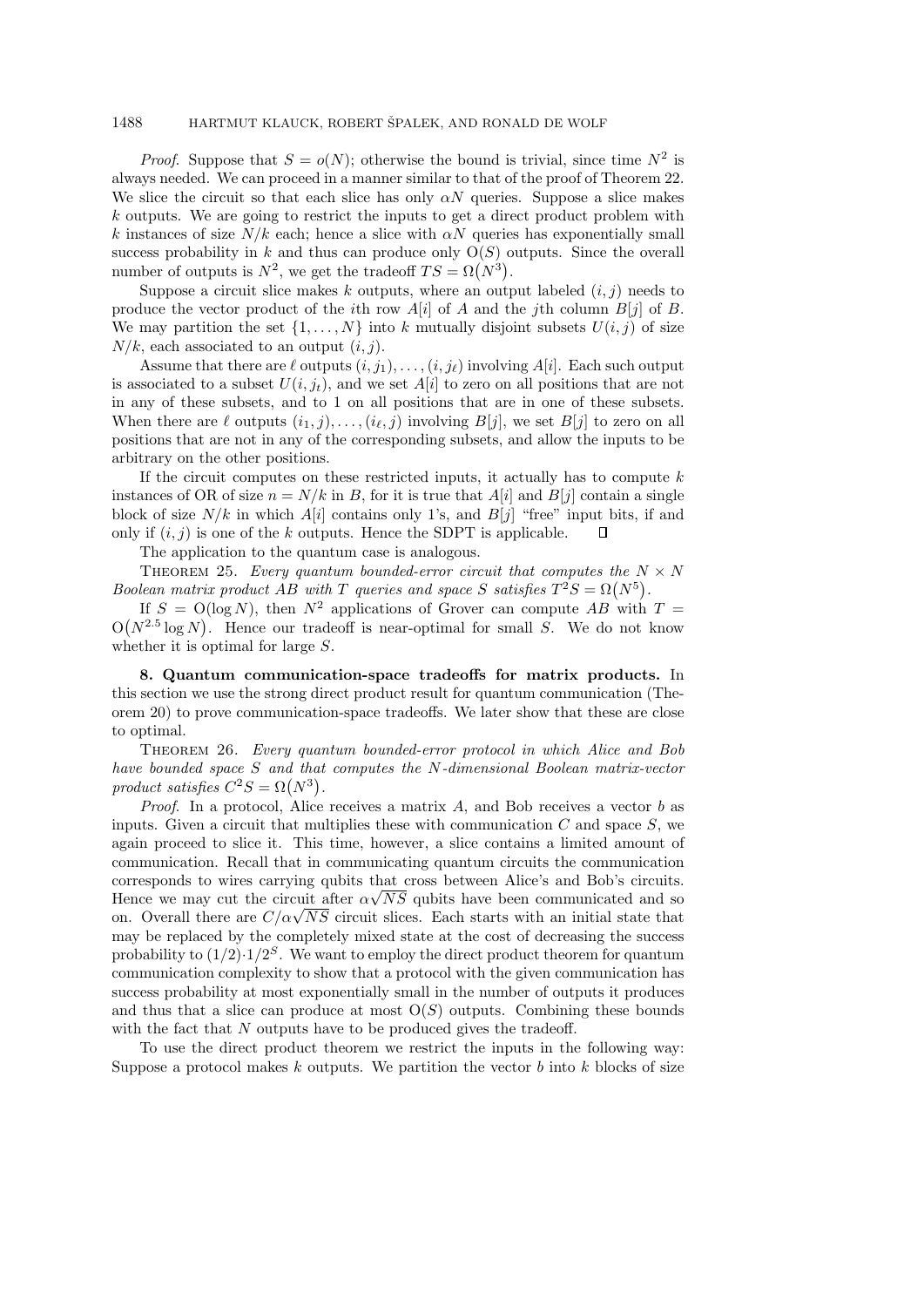$N/k$ , and each block is assigned to one of the k rows of A for which an output is made. This row is made to contain zeros outside of the positions belonging to its block, and hence we arrive at a problem where disjointness has to be computed on  $k$ instances of size  $N/k$ . With communication  $\alpha\sqrt{k}N$ , the success probability must be exponentially small in k due to Theorem 20. Hence  $k = O(S)$  is an upper bound on the number of outputs produced. П

Theorem 27. Every quantum bounded-error protocol in which Alice and Bob have bounded space S and that computes the N-dimensional Boolean matrix product satisfies  $C^2S = \Omega(N^5)$ .

Proof. The proof uses the same slicing approach as in the other tradeoff results. Note that we can assume that  $S = o(N)$ , since otherwise the bound is trivial. Each slice contains communication  $\alpha\sqrt{NS}$ , and as before a direct product result showing that  $k$  outputs can be computed only with success probability exponentially small in k leads to the conclusion that a slice can compute only  $O(S)$  outputs. Therefore in k leads to the conclusion that a slice ca<br>  $(C/\alpha\sqrt{NS}) \cdot O(S) \ge N^2$ , and we are done.

Consider a protocol with  $\alpha\sqrt{NS}$  qubits of communication. We partition the universe  $\{1, \ldots, N\}$  of the disjointness problems to be computed into k mutually disjoint subsets  $U(i, j)$  of size  $N/k$ , each associated to an output  $(i, j)$ , which in turn corresponds to a row/column pair  $A[i], B[j]$  in the input matrices A and B. Assume that there are  $\ell$  outputs  $(i, j_1), \ldots, (i, j_\ell)$  involving  $A[i]$ . Each output is associated to a subset of the universe  $U(i, j_t)$ , and we set  $A[i]$  to zero on all positions that are not in one of these subsets. Then we proceed analogously with the columns of B.

If the protocol computes on these restricted inputs, it has to solve k instances of disjointness of size  $n = N/k$  each, since  $A[i]$  and  $B[j]$  contain a single block of size  $N/k$  in which both are not set to 0 if and only if  $(i, j)$  is one of the k outputs. Hence Theorem 20 is applicable. О

We now want to show that these tradeoffs are not too far from optimal.

THEOREM 28. There is a quantum bounded-error protocol with space S that computes the Boolean product between an  $N \times N$  matrix and an N-dimensional vector within communication  $C = O((N^{3/2} \log^2 N)/\sqrt{S}).$ 

There is a quantum bounded-error protocol with space S that computes the Boolean product between two  $N \times N$  matrices within communication  $C = O((N^{5/2} \log^2 N)/\sqrt{S}).$ 

Proof. We begin by showing a protocol for the following scenario: Alice gets S N-bit vectors  $x_1, \ldots, x_S$ , Bob gets an N-bit vector y, and they want to compute the S Boolean inner products between these vectors. The protocol uses space  $O(S)$ .

In the following, we interpret Boolean vectors as sets. The main idea is that Alice can use the union z of the  $x_i$  and then Alice and Bob can find an element in the intersection of  $z$  and  $y$  using the protocol for the disjointness problem described in [BCW98]. Alice then marks all  $x_i$  that contain this element and removes them from z.

A problem with this approach is that Alice cannot store  $z$  explicitly, since it might contain many more than  $S$  elements. Alice may, however, store in an array of length S the indices of those sets  $x_i$  for which an element in the intersection of  $x_i$  and y has already been found. This array and the input given as an oracle work as an implicit representation of z.

Now suppose at some point during the protocol that the intersection of  $z$  and  $y$  has size  $k$ . Then Alice and Bob can find one element in this intersection within  $O(\sqrt{N/k})$  rounds of communication, in each of which  $O(\log N)$  qubits are exchanged.  $O(\sqrt{N/k})$  rounds of communication, in each of which  $O(\log N)$  qubits are exchanged.<br>Furthermore, in  $O(\sqrt{Nk})$  rounds all elements in the intersection can be found. So if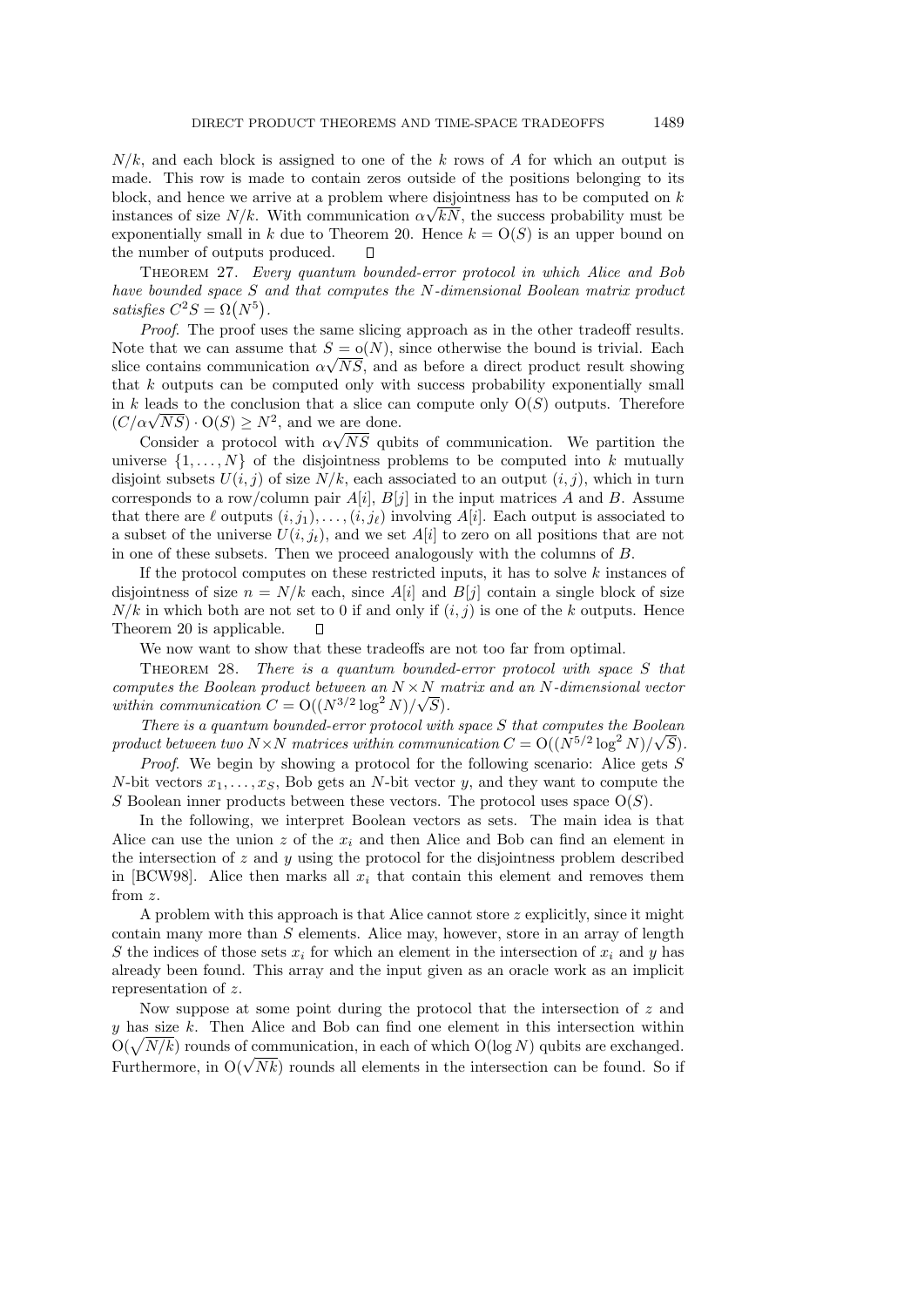$k \leq S$ , then all elements are found within communication  $O(\sqrt{NS}\log N)$ , and the problem can be solved completely. On the other hand, if  $k \geq S$ , finding one element costs  $O(\sqrt{N/S} \log N)$ , but finding such an element removes at least one  $x_i$  from z, and hence this has to be done at most  $S$  times, giving the same overall communication bound.

It is not hard to see that this process can be implemented with space  $O(S)$ . The protocol from [BCW98] is a distributed Grover's search that uses only space  $O(\log N)$ . Bob can work as in this protocol. For each search, Alice has to start with a superposition over all indices in z. This superposition can be computed from her oracle and her array. In each step she has to apply the Grover iteration. This can also be implemented from these two resources.

To get a protocol for the matrix-vector product, the above procedure is repeated  $N/S$  times; hence the communication is  $O((N/S) \cdot \sqrt{NS} \log^2 N)$ , where one logarithmic factor stems from improving success probability to  $1/\text{poly}(N)$ .

For the product of two matrices, the matrix-vector protocol may be repeated N times.

These near-optimal protocols use only  $O(log N)$  qubits, and apart from that S bits of classical memory.

9. Open problems. We mention some open problems. The first is to determine tight time-space tradeoffs for the Boolean matrix product on both classical and quantum computers. Second, regarding communication-space tradeoffs for the Boolean matrix-vector and matrix product, we did not prove any classical bounds that were better than our quantum bounds. Klauck [Kla04] recently proved classical tradeoffs  $CS^2 = \Omega(N^3)$  and  $CS^2 = \Omega(N^2)$  for the Boolean matrix product and matrix-vector product, respectively, by means of a weak direct product theorem for disjointness. A classical strong direct product theorem for disjointness (with communication bound classical *strong* direct product theorem for disjointness (with communication bound  $\alpha k n$  instead of our current  $\alpha k \sqrt{n}$ ) would imply optimal tradeoffs, but we do not know how to prove this at the moment. Third, we would like to know whether an SDPT holds in the query and communication setting for all Boolean functions if we consider worst-case error probability (Shaltiel [Sha01] disproved this for average-case error probability). Finally, it would be interesting to get any lower bounds on timespace or communication-space tradeoffs for decision problems in the quantum case, for example, for element distinctness  $[BDH<sup>+</sup>01, Amb04]$  or the verification of matrix multiplication  $[B\check{S}06]$ .

Acknowledgments. Many thanks to Scott Aaronson for email discussions about the evolving results in his work [Aar04] that motivated some of our proofs, Harry Buhrman for useful discussions, Paul Beame for communication about [BPSW05], and the anonymous referees for comments that improved the presentation of the paper.

## REFERENCES

[AA03] S. AARONSON AND A. AMBAINIS, Quantum search of spatial regions, in Proceedings of the 44th Annual IEEE Symposium on Foundations of Computer Science, 2003, pp. 200–209; available online from http://www.arxiv.org/abs/quant-ph/ 0303041.

[Aar04] S. AARONSON, *Limitations of quantum advice and one-way communication*, in Proceedings of the 19th Annual IEEE Conference on Computational Complexity, 2004, pp. 320–332; available online from http://www.arxiv.org/abs/quant-ph/0402095.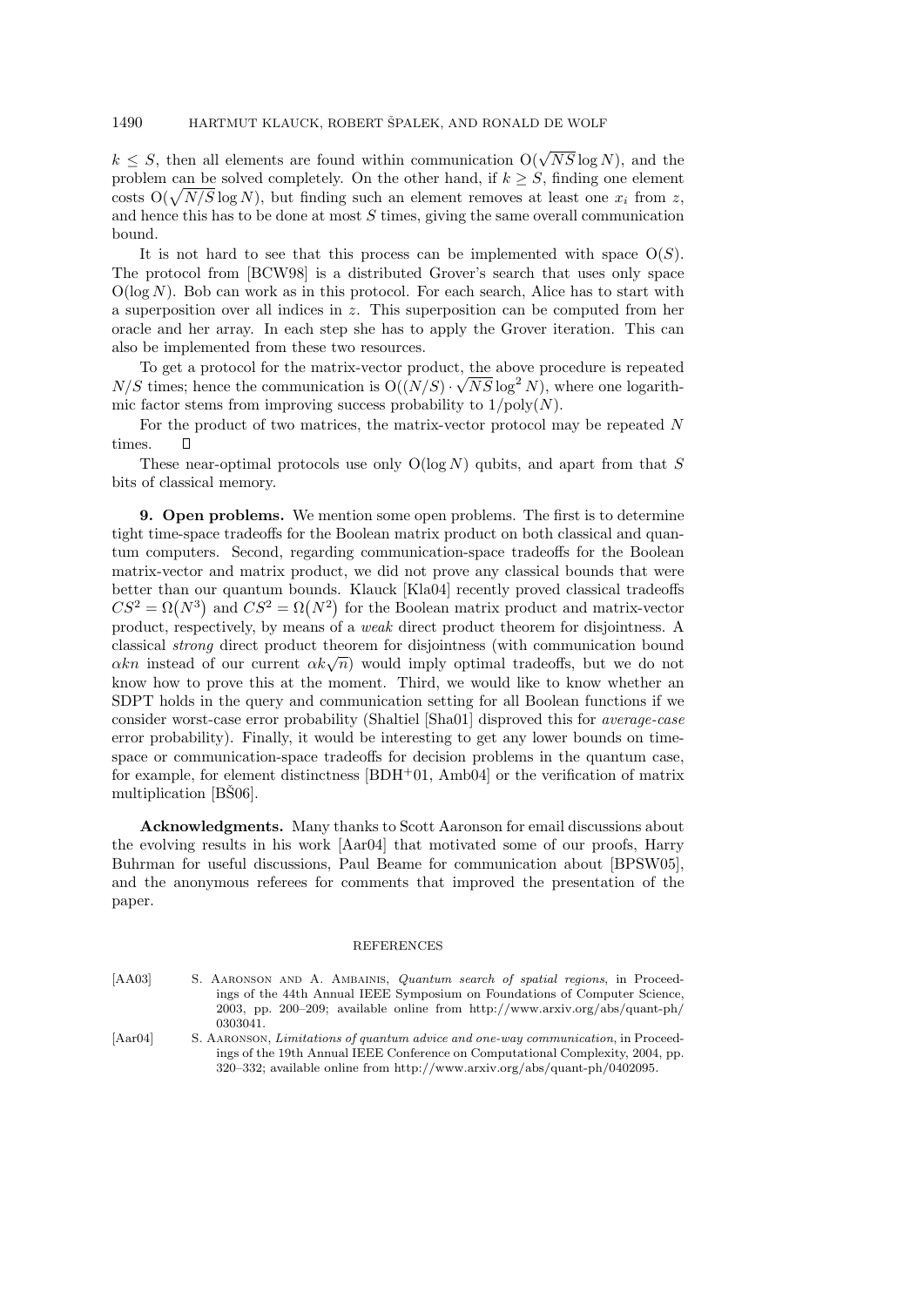| [Abr90]            | K. ABRAHAMSON, A time-space tradeoff for Boolean matrix multiplication, in Pro-<br>ceedings of the 31st Annual IEEE Symposium on Foundations of Computer Sci-<br>ence, 1990, pp. 412–419; available online from http://www.arxiv.org/abs/quant-<br>ph/0303041.                                                                                                                  |
|--------------------|---------------------------------------------------------------------------------------------------------------------------------------------------------------------------------------------------------------------------------------------------------------------------------------------------------------------------------------------------------------------------------|
| [Amb04]            | A. AMBAINIS, <i>Quantum walk algorithm for element distinctness</i> , in Proceedings of the<br>45st Annual IEEE Symposium on Foundations of Computer Science, 2004, pp.<br>22–31; available online from http://www.arxiv.org/abs/quant-ph/0311001.                                                                                                                              |
| $[BBC + 01]$       | R. BEALS, H. BUHRMAN, R. CLEVE, M. MOSCA, AND R. DE WOLF, Quantum lower<br>bounds by polynomials, J. ACM, $48$ (2001), pp. 778–797.                                                                                                                                                                                                                                             |
| [BBHT98]           | M. BOYER, G. BRASSARD, P. HØYER, AND A. TAPP, Tight bounds on quantum search-<br>ing, Fortschr. Phys., 46 (1998), pp. 493-505.                                                                                                                                                                                                                                                  |
| BCW98              | H. BUHRMAN, R. CLEVE, AND A. WIGDERSON, Quantum versus classical com-<br>munication and computation, in Proceedings of the 30th Annual ACM Sym-                                                                                                                                                                                                                                 |
| [BCWZ99]           | posium on Theory of Computing, 1998, pp. 63–68; available online from<br>http://www.arxiv.org/abs/quant-ph/9802040.<br>H. BUHRMAN, R. CLEVE, R. DE WOLF, AND CH. ZALKA, Bounds for small-error and<br>zero-error quantum algorithms, in Proceedings of the 40th Annual IEEE Sym-                                                                                                |
| $[BDH+01]$         | posium on Foundations of Computer Science, 1999, pp. 358–368; available online<br>from http://www.arxiv.org/abs/cs. $CC/9904019$ .<br>H. BUHRMAN, CH. DÜRR, M. HEILIGMAN, P. HØYER, F. MAGNIEZ, M. SANTHA, AND<br>R. DE WOLF, Quantum algorithms for element distinctness, in Proceedings of the<br>16th Annual IEEE Conference on Computational Complexity, 2001, pp. 131–137; |
| Bea91              | available online from http://www.arxiv.org/abs/quant-ph/0007016.<br>P. BEAME, A general sequential time-space tradeoff for finding unique elements, SIAM                                                                                                                                                                                                                        |
| [BFS86]            | J. Comput., 20 (1991), pp. 270–277.<br>L. BABAI, P. FRANKL, AND J. SIMON, Complexity classes in communication complexity<br><i>theory</i> , in Proceedings of the 27th Annual IEEE Symposium on Foundations of                                                                                                                                                                  |
| BHMT02             | Computer Science, 1986, pp. 337–347.<br>G. BRASSARD, P. HØYER, M. MOSCA, AND A. TAPP, Quantum amplitude amplifi-<br>cation and estimation, in Quantum Computation and Quantum Information: A<br>Millennium Volume, Contemp. Math. 305, AMS, Providence, RI, 2002, pp. 53–74;                                                                                                    |
| [BJKS02a]          | available online from http://www.arxiv.org/abs/quant-ph/0005055.<br>Z. BAR-YOSSEF, T. S. JAYRAM, R. KUMAR, AND D. SIVAKUMAR, An information statis-<br>tics approach to data stream and communication complexity, in Proceedings of the<br>43rd Annual IEEE Symposium on Foundations of Computer Science, 2002, pp.<br>$209 - 218.$                                             |
| [ <b>BJKS02b</b> ] | Z. BAR-YOSSEF, T. S. JAYRAM, R. KUMAR, AND D. SIVAKUMAR, Information theory<br>methods in communication complexity, in Proceedings of the 17th Annual IEEE<br>Conference on Computational Complexity, 2002, pp. 93-102.                                                                                                                                                         |
| [BNRW05]           | H. BUHRMAN, I. NEWMAN, H. RÖHRIG, AND R. DE WOLF, Robust polynomials and<br>quantum algorithms, in Proceedings of the 22nd Annual Symposium on The-<br>oretical Aspects of Computer Science (STACS 2005), Lecture Notes in Com-<br>put. Sci. 3404, Springer, Berlin, 2005, pp. 593–604; available online from                                                                   |
| [BFSW05]           | http://www.arxiv.org/abs/quant-ph/0309220.<br>P. BEAME, T. PITASSI, N. SEGERLIND, AND A. WIGDERSON, A strong direct product<br>lemma for corruption and the multiparty NOF communication complexity of dis-<br>jointness, in Proceedings of the 20th Annual IEEE Conference on Computational<br>Complexity, 2005, pp. 52–66.                                                    |
| BS06               | H. BUHRMAN AND R. SPALEK, Quantum verification of matrix products, in Proceed-<br>ings of the Seventeenth Annual ACM-SIAM Symposium on Discrete Algorithms,<br>Miami, 2006; available online from http://www.arxiv.org/abs/quant-ph/0409035.                                                                                                                                    |
| [BTY94]            | P. BEAME, M. TOMPA, AND P. YAN, Communication-space tradeoffs for unrestricted<br><i>protocols</i> , SIAM J. Comput., 23 (1994), pp. 652–661.                                                                                                                                                                                                                                   |
| [Buh00]            | H. BUHRMAN, Quantum computing and communication complexity, Bull. Eur. Assoc.<br>Theor. Comput. Sci., 70 (2000), pp. 131-141.                                                                                                                                                                                                                                                   |
| [BW02]             | H. BUHRMAN AND R. DE WOLF, Complexity measures and decision tree complexity: A<br>survey, Theoret. Comput. Sci., 288 (2002), pp. 21–43.                                                                                                                                                                                                                                         |
| CDNT98             | R. CLEVE, W. VAN DAM, M. NIELSEN, AND A. TAPP, Quantum entanglement and the<br>communication complexity of the inner product function, in Quantum Computing<br>and Quantum Communications, Lecture Notes in Comput. Sci. 1509, Springer,<br>Berlin, 1998, pp. 61–74; available online from http://www.arxiv.org/abs/quant-<br>ph/9708019.                                       |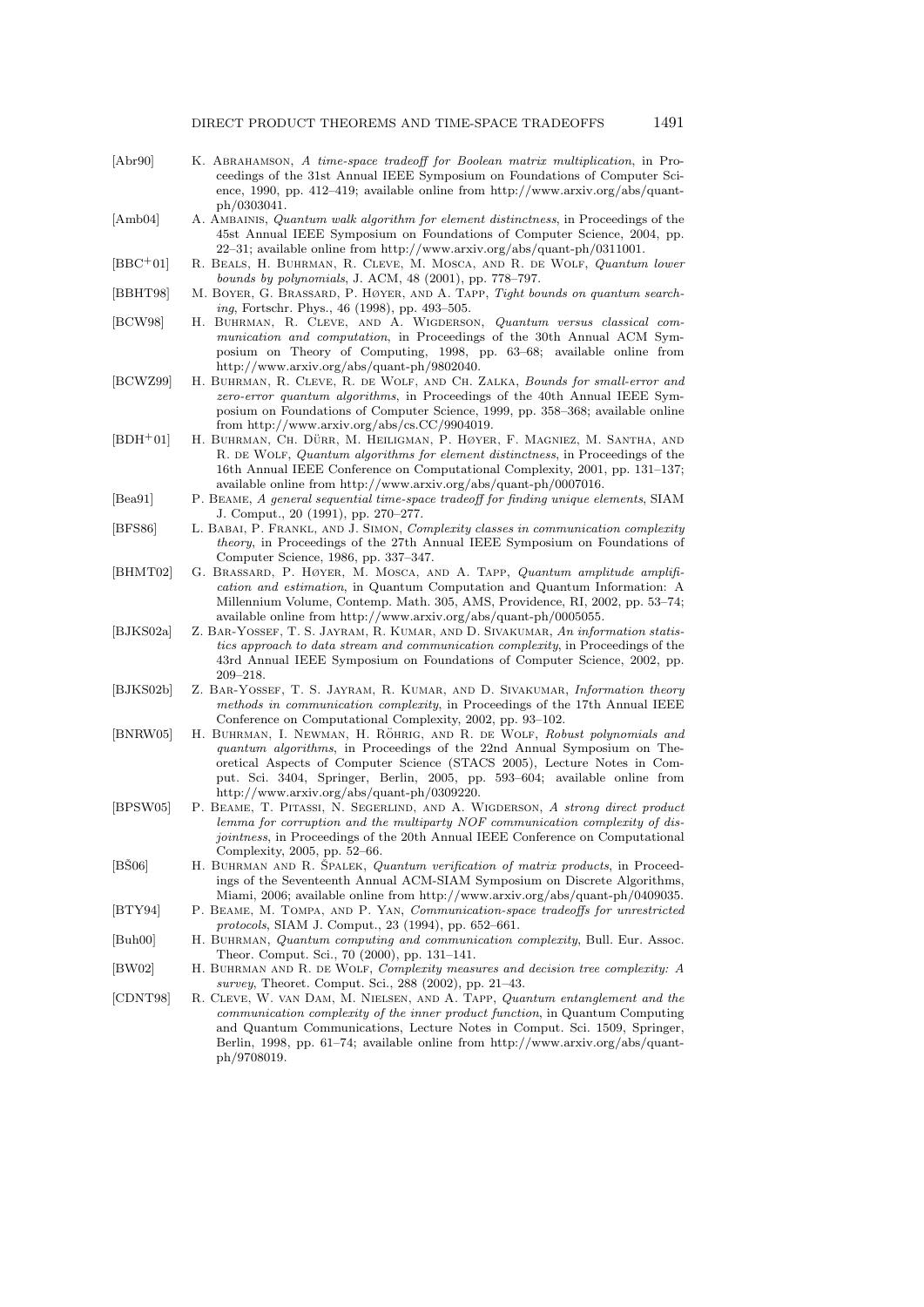| 1492 | HARTMUT KLAUCK, ROBERT SPALEK, AND RONALD DE WOLF |  |  |  |
|------|---------------------------------------------------|--|--|--|
|      |                                                   |  |  |  |

| [CR92]                | D. COPPERSMITH AND T. J. RIVLIN, The growth of polynomials bounded at equally                                                                                                                                                                                                                                                                                       |
|-----------------------|---------------------------------------------------------------------------------------------------------------------------------------------------------------------------------------------------------------------------------------------------------------------------------------------------------------------------------------------------------------------|
| [CSWY01]              | spaced points, SIAM J. Math. Anal., 23 (1992), pp. 970–983.<br>A. CHAKRABARTI, Y. SHI, A. WIRTH, AND A. YAO, Informational complexity and the<br><i>direct sum problem for simultaneous message complexity</i> , in Proceedings of the                                                                                                                              |
|                       | 42nd Annual IEEE Symposium on Foundations of Computer Science, 2001, pp.<br>$270 - 278.$                                                                                                                                                                                                                                                                            |
| [GNW95]               | O. GOLDREICH, N. NISAN, AND A. WIGDERSON, On Yao's XOR Lemma, Techni-<br>cal report TR-95-050, ECCC, 1995; available online at http://www.eccc.uni-<br>trier.de/eccc/.                                                                                                                                                                                              |
| [Gro96]               | L. K. GROVER, A fast quantum mechanical algorithm for database search, in Proceed-<br>ings of the 28th Annual ACM Symposium on Theory of Computing, 1996, pp.<br>212–219; available online from http://www.arxiv.org/abs/quant-ph/9605043.                                                                                                                          |
| HW02                  | P. HØYER AND R. DE WOLF, Improved quantum communication complexity bounds<br>for disjointness and equality, in Proceedings of the 19th Annual Symposium<br>on Theoretical Aspects of Computer Science (STACS 2002), Lecture Notes in<br>Comput. Sci. 2285, Springer, Berlin, 2002, pp. 299–310; available online from<br>http://www.arxiv.org/abs/quant-ph/0109068. |
| [Kla00]               | H. KLAUCK, <i>Quantum communication complexity</i> , in Proceedings of Workshop on<br>Boolean Functions and Applications at the 27th Annual International Colloquium<br>on Automata, Languages and Programming, $2000$ , pp. $241-252$ ; available online<br>from http://www.arxiv.org/abs/quant-ph/0005032.                                                        |
| [Kla03]               | H. KLAUCK, Quantum time-space tradeoffs for sorting, in Proceedings of the 35th<br>Annual ACM Symposium on Theory of Computing, 2003, pp. 69–76; available<br>online from http://www.arxiv.org/abs/quant-ph/0211174.                                                                                                                                                |
| [Kla04]               | H. KLAUCK, Quantum and classical communication-space tradeoffs from rectangle<br><i>bounds</i> , in FSTTCS 2004: Foundations of Software Technology and Theoretical<br>Computer Science, 24th International Conference, Lecture Notes in Comput. Sci.<br>3328, Springer, Berlin, 2004, pp. 384–395.                                                                 |
| [KN97]                | E. KUSHILEVITZ AND N. NISAN, Communication Complexity, Cambridge University<br>Press, Cambridge, UK, 1997.                                                                                                                                                                                                                                                          |
| [Knu03]               | D. E. KNUTH, <i>Combinatorial matrices</i> , in Selected Papers on Discrete Mathematics,<br>CSLI Lecture Notes 106, Stanford University, Stanford, CA, 2003, pp. 177–188.                                                                                                                                                                                           |
| [Kre95]               | I. KREMER, <i>Quantum Communication</i> , Master's thesis, Computer Science Department,<br>The Hebrew University of Jerusalem, Jerusalem, 1995.                                                                                                                                                                                                                     |
| KS92                  | B. KALYANASUNDARAM AND G. SCHNITGER, The probabilistic communication complex-<br><i>ity of set intersection</i> , SIAM J. Discrete Math., 5 (1992), pp. 545–557.                                                                                                                                                                                                    |
| $[\text{LTT92}]$      | T. W. LAM, P. TIWARI, AND M. TOMPA, Trade-offs between communication and space,<br>J. Comput. System Sci., 45 (1992), pp. 296–315.                                                                                                                                                                                                                                  |
| NCO0                  | M. A. NIELSEN AND I. L. CHUANG, Quantum Computation and Quantum Information,<br>Cambridge University Press, Cambridge, UK, 2000.                                                                                                                                                                                                                                    |
| $\vert$ Nis $91\vert$ | N. NISAN, <i>CREW PRAMs and decision trees</i> , SIAM J. Comput., 20 (1991), pp. 999–<br>1007.                                                                                                                                                                                                                                                                      |
| NRS94                 | N. NISAN, S. RUDICH, AND M. SAKS, Products and help bits in decision trees, in Pro-<br>ceedings of the 35th Annual IEEE Symposium on Foundations of Computer Sci-<br>ence, 1994, pp. 318–329.                                                                                                                                                                       |
| [NS94]                | N. NISAN AND M. SZEGEDY, On the degree of Boolean functions as real polynomials,<br>Comput. Complexity, 4 (1994), pp. 301-313.                                                                                                                                                                                                                                      |
| [Pat92]               | R. PATURI, On the degree of polynomials that approximate symmetric Boolean func-<br>tions, in Proceedings of the 24th Annual ACM Symposium on Theory of Comput-<br>ing, 1992, pp. 468–474.                                                                                                                                                                          |
| [PRW97]               | I. PARNAFES, R. RAZ, AND A. WIGDERSON, Direct product results and the GCD prob-<br>lem, in old and new communication models, in Proceedings of 29th ACM Sympo-<br>sium on Theory of Computing, 1997, pp. 363–372.                                                                                                                                                   |
| [Raz92]               | A. RAZBOROV, On the distributional complexity of disjointness, Theoret. Comput. Sci.,<br>$106$ (1992), pp. 385–390.                                                                                                                                                                                                                                                 |
| [Raz03]               | A. RAZBOROV, Quantum communication complexity of symmetric predicates, Izv.<br>Ross. Akad. Nauk. Ser. Mat., 67 (2003), pp. 159–176; available online from<br>http://www.arxiv.org/abs/quant-ph/0204025. %pagebreak                                                                                                                                                  |
| $[\mathrm{Riv}90]$    | T. J. RIVLIN, Chebyshev Polynomials: From Approximation Theory to Algebra and<br>Number Theory, 2nd ed., Wiley-Interscience, New York, 1990.                                                                                                                                                                                                                        |
| [Sha01]               | R. SHALTIEL, Towards proving strong direct product theorems, in Proceedings of the<br>16th Annual IEEE Conference on Computational Complexity, 2001, pp. 107–119.                                                                                                                                                                                                   |